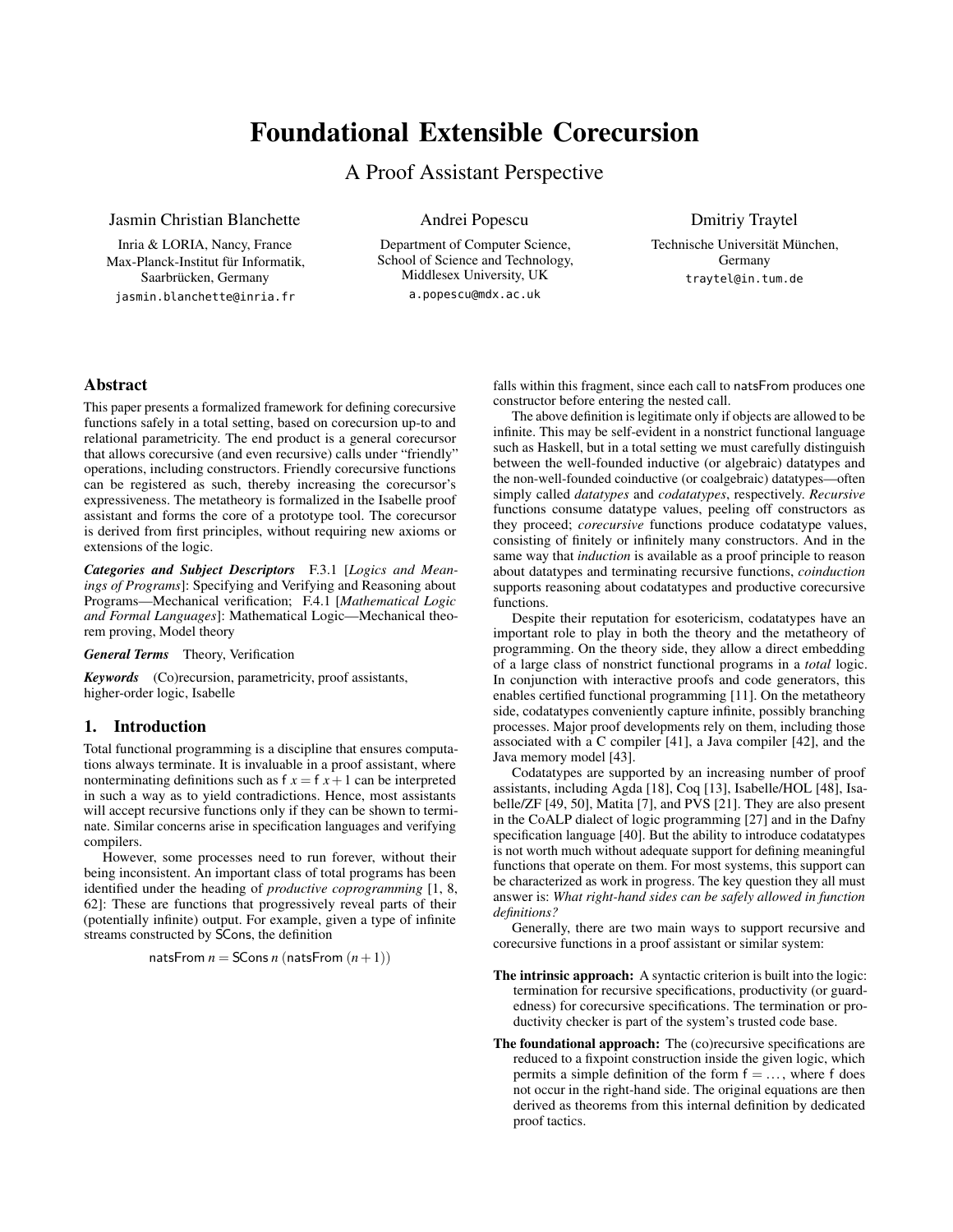Systems favoring the intrinsic approach include the proof assistants Agda and Coq, as well as tools such as CoALP and Dafny. The main hurdle for their users is that syntactic criteria are inflexible; the specification must be massaged so that it falls within a given syntactic fragment, even though the desired property (termination or productivity) is semantic. But perhaps more troubling for systems that process theorems, soundness is not obvious at all and very tedious to ensure; as a result, there is a history of critical bugs in termination and productivity checkers, as we will see when we review related work (Section [7\)](#page-10-0). Indeed, Abel [\[4\]](#page-11-5) observed that

Maybe the time is ripe to switch to a more semantical notion of termination and guardedness. The syntactic guard condition gets you somewhere, but then needs a lot of extensions and patching to work satisfactor[il]y in practice. Formal verification of it becomes too difficult, and only intuitive justification is prone to errors.

In contrast to Agda and Coq, proof assistants based on higherorder logic (HOL), such as HOL4, HOL Light, and Isabelle/HOL, generally adhere to the foundational approach. Their logic is expressive enough to accommodate the (co)algebraic constructions underlying (co)datatypes and (co)recursive functions in terms of functors on the category of sets [\[60\]](#page-12-11). The main drawback of this approach is that it requires a lot of work, both conceptual and implementational. Moreover, it is not available for all systems, since it requires an expressive enough logic.

Because every step must be justified, foundational definitional principles tend to be more restrictive than their intrinsic counterparts. As a telling example, codatatypes were introduced in Isabelle/HOL only recently, almost two decades after their inception in Coq, and they are still missing in other HOL systems. Before the work reported in this paper, corecursion was limited to the primitive case, in which self-calls occur under exactly one constructor.

That primitive corecursion (or the slightly extended version supported by Coq) is too restrictive is an observation that has been made repeatedly by researchers who use corecursion in Coq and now also Isabelle. Lochbihler and Hölzl dedicated a paper [\[44\]](#page-12-12) to ad hoc techniques for defining operations on corecursive lists in Isabelle. Only after introducing a lot of machinery do they manage to define their central example—lfilter, a filter function on lazy (coinductive) lists—and derive suitable reasoning principles.

We contend that it is possible to combine advanced features as found in Agda and Coq with the fundamentalism of Isabelle. The lack of built-in support for corecursion, an apparent weakness, reveals itself as a strength as we proceed to introduce rich notions of corecursion, without extending the type system or adding axioms.

In this paper, we formalize a highly expressive corecursion framework that extends primitive corecursion in the following ways: It allows corecursive calls under several constructors; it allows "friendly" operations in the context around or between the constructors and around the corecursive calls; importantly, it supports blending terminating recursive calls with guarded corecursive calls. This general corecursor is accompanied by a corresponding, equally general coinduction principle that makes reasoning about it convenient. The corecursor and the coinduction principle grow in expressiveness during the interaction with the user, by learning new friendly contexts. In process algebra terminology [\[58\]](#page-12-13), both corecursion and coinduction take place "up to" friendly contexts. The constructions draw heavily from category theory.

Before presenting the technical details, we first show through examples how a primitive corecursor can be incrementally enriched to accept ever richer notions of corecursive call context (Section [2\)](#page-1-0). This is made possible by the modular bookkeeping of additional structure for the involved type constructors, including a relator structure. This structure can be exploited to prove parametricity

theorems, which allow to mix operations freely in the corecursive call contexts, in the style of coinduction up-to. Each new corecursive definition is a potential future participant (Section [3\)](#page-4-0).

This extensible corecursor gracefully handles codatatypes with nesting through arbitrary type constructors (e.g., for infinite-depth Rose trees nested through finite or infinite lists). Thanks to the framework's modularity, function specifications can combine corecursion with recursion, yielding quite expressive mixed fixpoint definitions (Section [4\)](#page-9-0). This is inspired by the Dafny tool, but our approach is semantically founded and hence provably consistent.

Our framework is implemented in Isabelle/HOL, as a combination of a generic proof development parameterized by arbitrary type constructors and a tool for instantiating the metatheory to userspecified instances (Sections [5](#page-9-1) and [6\)](#page-10-1). It is available online along with the examples from this paper [\[16\]](#page-11-6).

Techniques such as corecursion and coinduction up-to have been known for years in the process algebra community, before they were embraced and perfected by category theorists (Section [7\)](#page-10-0). This work is part of a wider program aiming at bringing insight from category theory into proof assistants [\[14,](#page-11-7) [15,](#page-11-8) [17,](#page-12-14) [60\]](#page-12-11). The main contributions of this paper are the following:

- We represent in higher-order logic a framework for corecursion that evolves by user interaction.
- We identify a sound fragment of mixed recursive–corecursive specifications, integrate it in our framework, and present several examples that motivate this feature.
- We implement the above in Isabelle/HOL within an interactive loop that maintains the recursive–corecursive infrastructure.
- We use this infrastructure to automatically derive many examples that are problematic in other proof assistants.

A distinguishing feature of our framework is that it does not require the user to provide type annotations. On the design space, it lies between the restrictive primitive corecursion and the expressive but more bureaucratic approaches such as clock variables [\[8,](#page-11-1) [20\]](#page-12-15) and sized types [\[2\]](#page-11-9), combining expressiveness and ease of use. The identification of this "sweet spot" can also be seen as a contribution.

# <span id="page-1-0"></span>2. Motivating Examples

We demonstrate the expressiveness of our corecursor framework by examples, adopting the user's perspective. The case studies by Rutten [\[57\]](#page-12-16) and Hinze [\[28\]](#page-12-17) on stream calculi serve as our starting point. Streams of natural numbers can be defined as

 $codatatype Stream = SCons(head: Nat) (tail: Stream)$ 

where SCons : Nat  $\rightarrow$  Stream  $\rightarrow$  Stream is a constructor and head : Stream  $\rightarrow$  Nat, tail : Stream  $\rightarrow$  Stream are selectors. The examples were chosen to show the main difficulties that arise in practice.

#### <span id="page-1-1"></span>2.1 Corecursion Up-to

As our first example of a corecursive function definition, we consider the pointwise sum of two streams:

 $xs \oplus ys = \underline{SCons}$  (head  $xs + head ys)$  (tail  $xs \oplus tail ys$ )

The specification is productive, since the corecursive call occurs directly under the stream constructor, which acts as a guard (shown underlined). Moreover, it is primitively corecursive, because the topmost symbol on the right-hand side is a constructor and the corecursive call appears directly as an argument to it.

These syntactic restrictions can be relaxed to allow conditional statements and let expressions [\[14\]](#page-11-7), but despite such tricks primitive corecursion remains hopelessly primitive. The syntactic restriction for admissible corecursive definitions in Coq is more permissive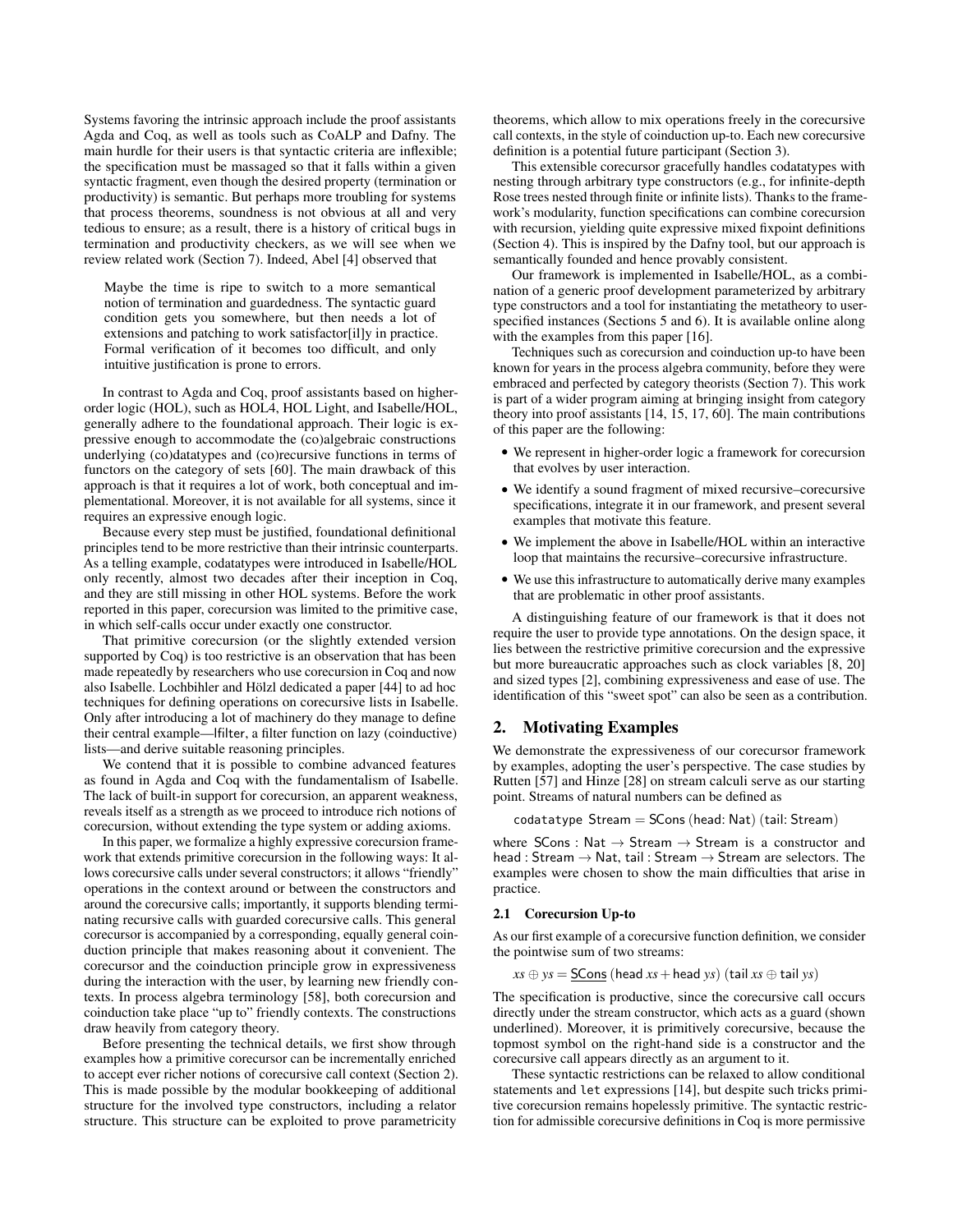in that it allows for an arbitrary number of constructors to guard the corecursive calls, as in the following definition:

oneTwos =  $SCons 1$  ( $SCons 2$  oneTwos)

Our framework achieves the same result by registering SCons as a friendly operation. Intuitively, an operation is *friendly* if it needs to destruct at most one constructor of input to produce one constructor of output. For streams, such an operation may inspect the head and the tail (but not the tail's tail) of its arguments before producing an SCons. Because the operation preserves productivity, it can safely surround the guarding constructor.

The rigorous definition of friendliness will capture this intuition in a parametricity property that needs to be discharged, either by the user or automatically. In exchange, the framework yields a strengthened corecursor incorporating the new operation.

The constructor SCons is friendly, since it does not even need to inspect its arguments to produce a constructor. By contrast, the selector tail is not friendly—it must destruct two layers of constructors to produce one:

 $\text{tail } xs = \underline{\text{SCons}} \text{ (head (tail } xs) \text{ ) (tail (tail } xs) \text{ ) }$ 

The presence of unfriendly operations in the corecursive call context is enough to break productivity, as in the example

stall $A =$ SCons 1 (tail stall $A$ )

which stalls immediately after producing one constructor, leaving tail stallA unspecified.

Another instructive example is the function that keeps every other element in a stream:

$$
everyOther xs = \underline{SCons} (head xs) (everyOther (tail (tail xs)))
$$

The function is not friendly, despite being primitively corecursive. It also breaks productivity: The function

stall $B =$ SCons 1 (everyOther stallB)

stalls after producing two constructors.

Going back to our first example, we observe that the operation  $oplus$ is friendly. Hence, it is allowed to participate in corecursive call contexts when defining new functions. In this respect, the framework is more permissive than Coq's built-in syntactic check. For example, we can define the stream of Fibonacci numbers in either of the following two ways:

fibA =  $SCons 0$  (SCons 1 fibA  $\oplus$  fibA) fibB =  $SCons 0$  (SCons 1 fibB)  $\oplus$   $SCons 0$  fibB

Friendly operations are allowed to appear both under the constructor guard (as in fibA) and around it (as in fibB). Two guards are necessary in the second example—one for each branch of ⊕. Without rephrasing the specification, fibB cannot be expressed in Rutten's format of behavioral differential equations [\[57\]](#page-12-16) or in Hinze's syntactic restriction [\[28\]](#page-12-17), nor via Agda copatterns [\[5,](#page-11-10) [6\]](#page-11-11).

Many useful operations are friendly and can therefore participate in further definitions. Following Rutten, the shuffle product  $\otimes$  of two streams is defined in terms of ⊕. Shuffle product being itself friendly, we can employ it to define stream exponentiation, which also turns out to be friendly:

$$
xs \otimes ys = \underline{SCons} \text{ (head } xs \times head ys) ((xs \otimes tail ys) \oplus (tail xs \otimes ys)) exp xs = \underline{SCons} (2 \hat{\ } head xs) \text{ (tail } xs \otimes exp xs)
$$

Next, we use the defined and registered operations to specify two streams of factorials of natural numbers facA (starting at 1) and facB (starting at 0):

$$
\mathsf{facA} = \underline{\mathsf{SCons}} \ 1 \ \mathsf{facA} \otimes \underline{\mathsf{SCons}} \ 1 \ \mathsf{facA}
$$

 $facB = exp (SCons 0 facB)$ 

Computing the first few terms of facA manually should convince the reader that productivity and efficiency are not synonymous.

The arguments of friendly operations are not restricted to the Stream type. Let fimage give the image of a finite set under a function and  $\iint X$  be the maximum of a finite set of naturals or 0 if *X* is empty. We can define the (friendly) supremum of a finite set of streams by primitive corecursion:

 $\sup X = \underline{\textsf{SCons}} \left( \bigsqcup \left( \text{fimage head } X \right) \right) \left( \sup \left( \text{fimage tail } X \right) \right)$ 

# <span id="page-2-0"></span>2.2 Nested Corecursion Up-to

Although we use streams as our main example, the framework generally supports arbitrary codatatypes with multiple curried constructors and nesting through other type constructors. To demonstrate this last feature, we introduce the type of finitely branching Rose trees of potentially infinite depth with numeric labels:

$$
codatotype\ Tree = Node\ (val: Nat)\ (sub: List\ Tree)
$$

The type Tree has a single constructor Node : Nat  $\rightarrow$  List Tree  $\rightarrow$ Tree and two selectors val : Tree  $\rightarrow$  Nat and sub : Tree  $\rightarrow$  List Tree. The recursive occurrence of Tree is nested in the familiar polymorphic datatype of finite lists.

We first define the pointwise sum of two trees analogously to ⊕:

$$
t \boxplus u = \underline{\text{Node}} (\text{val } t + \text{val } u)
$$
  
(map  $(\lambda(t', u'), t' \boxplus u') (\text{zip} (\text{sub } t) (\text{sub } u)))$ 

Here, map is the standard map function on lists, and zip converts two parallel lists into a list of pairs, truncating the longer list if necessary. The operation  $\boxplus$  is defined by primitive corecursion. Notice that the corecursive call is nested through map. This is a reflection of the target type, Tree, having its fixpoint definition nested through List. Moreover, by virtue of being friendly,  $\boxplus$  can be used to define the shuffle product of trees:

$$
t \boxtimes u = \underline{\text{Node}} (\text{val } xs \times \text{val } ys) (\text{map } (\lambda(t', u'), (t \boxtimes u') \boxplus (t' \boxtimes u)) (\text{zip } (\text{sub } t) (\text{sub } u)))
$$

The corecursive call takes place inside map, but also in the context of  $\boxplus$ . The specification of  $\boxtimes$  is corecursive up-to (more precisely, up to  $\boxplus$ ) and friendly.

#### <span id="page-2-1"></span>2.3 Mixed Recursion–Corecursion

It is often convenient to let a corecursive function perform some finite computation before producing a constructor. With mixed recursion–corecursion, a finite number of unguarded recursive calls perform this calculation before reaching a guarded corecursive call.

The intuitive criterion for accepting such definitions is that the unguarded recursive call can be unfolded to arbitrary finite depth, ultimately yielding a purely corecursive definition. An example is the primes function taken from Di Gianantonio and Miculan [\[23\]](#page-12-18):

primes 
$$
m n = \text{if } (m = 0 \land n > 1) \lor \text{gcd } m n = 1
$$
  
then SCons  $n \text{ (primes } (m \times n) (n+1) \text{)}$   
else primes  $m (n+1)$ 

When called with  $m = 1$  and  $n = 2$ , this function computes the stream of prime numbers. The unguarded call in the else branch increments its second argument *n* until it is coprime to the first argument *m* (i.e., the greatest common divisor of *m* and *n* is 1). For any positive integers *m* and *n*, the numbers *m* and  $m \times n + 1$ are coprime, yielding an upper bound on the number of times *n* is increased. Hence, the function will take the else branch at most finitely often before taking the then branch and producing one constructor. There is a slight complication when  $m = 0$  and  $n > 1$ : Without the first disjunct in the if condition, the function could stall. (This corner case was overlooked in the original example [\[23\]](#page-12-18).)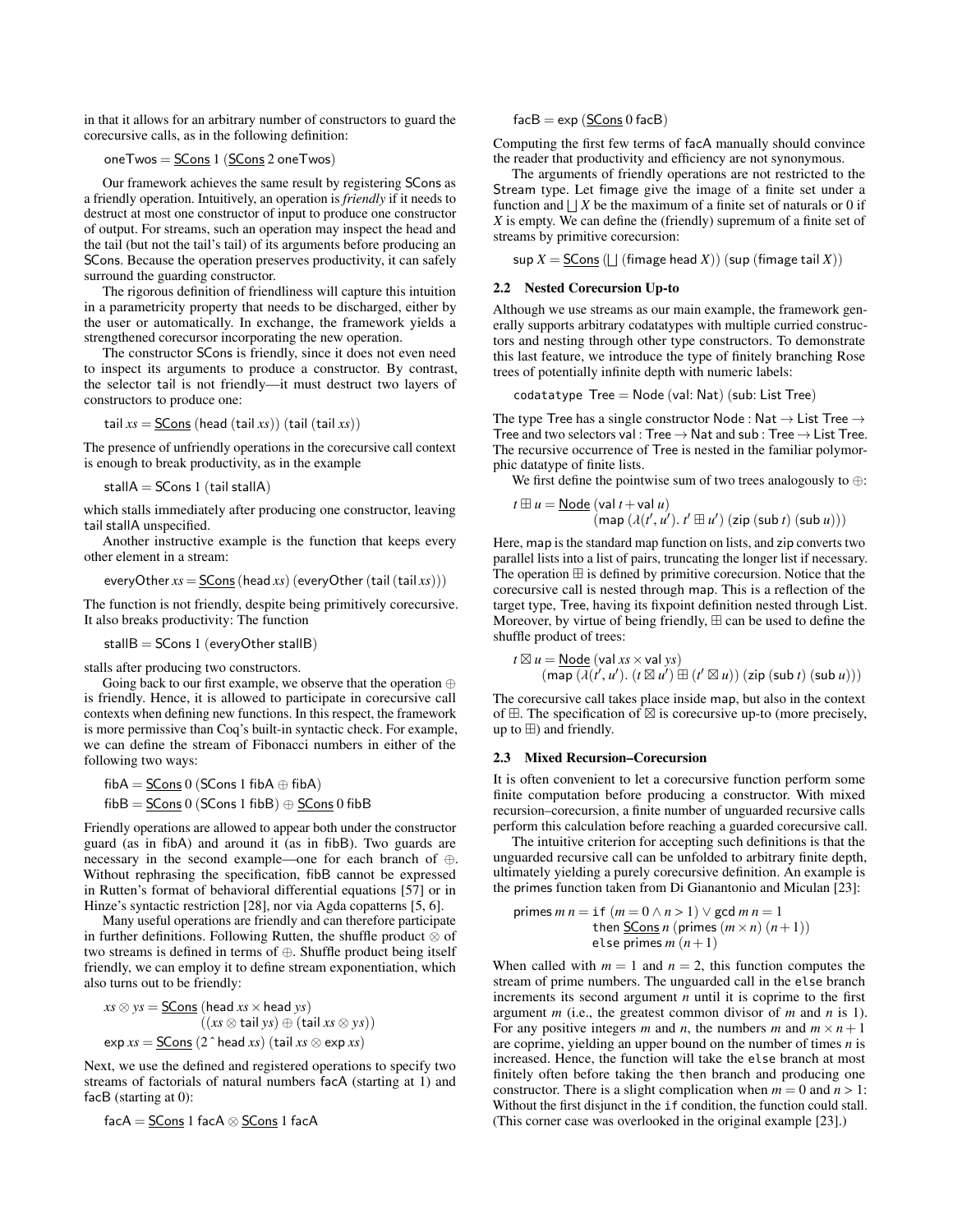Mixed recursion–corecursion makes the following (somewhat contrived) definition of factorials possible,

$$
\begin{array}{c} \text{facC } n \ a \ i = \text{if } i = 0 \ \text{then } \underline{\text{SCons}} \ a \ (\text{facC } (n+1) \ 1 \ (n+1)) \\ \text{else } \text{facC } n \ (a \times i) \ (i-1) \end{array}
$$

The recursion in the else branch computes the next factorial by means of an accumulator *a* and a decreasing counter *i*. When the counter reaches 0, facC corecursively produces a constructor with the accumulated value and resets the accumulator and the counter. Unguarded calls may even occur under friendly operations:

$$
cat n = if n > 0 then cat (n - 1) \oplus \underline{SCons} 0 (cat (n + 1))
$$
  
else SCons 1 (cat 1)

The call cat <sup>1</sup> computes the stream *<sup>C</sup>*1, *<sup>C</sup>*2, ... of Catalan numbers, where  $C_n = \frac{1}{n+1} \binom{2n}{n}$ . This fact is far from obvious. Productivity is not entirely obvious either, but it is guaranteed by the framework.

When mixing recursion and corecursion, it is easy to get things wrong in the absence of solid foundations. Consider this specification, in which the corecursive call is guarded by SCons and the unguarded call's argument strictly decreases toward 0:

nasty 
$$
n = \text{if } n < 2 \text{ then } \underline{\text{SCons}} \, n \, (\text{nasty } (n+1))
$$
\nelse inc (tail (nasty  $(n-1))$ )

Here, inc = smap  $(\lambda x. x + 1)$  and smap is the map function on streams. A simple calculation reveals that this specification is inconsistent because the tail selector before the unguarded call destructs the freshly produced constructor from the other branch:

nasty 
$$
2 = inc (tail (nasty 1)) = inc (tail (SCons 1 (nasty 2)))
$$
  
= inc (nasty 2)

This is a close relative of the f  $x = f(x + 1)$  example from the introduction. Our framework rejects this specification because the tail selector in the recursive call context is not friendly.

We conclude this subsection with a practical example from the literature. Given the polymorphic type

$$
codatatype LList A = LNil | LCons (head: A) (tail: LList A)
$$

of lazy lists, the task is to define the function lfilter :  $(A \rightarrow \text{Bool}) \rightarrow$ LList  $A \rightarrow L$ List A that filters out all elements failing to satisfy the given predicate. Thanks to the support for mixed recursion– corecursion, the framework turns what was for Lochbihler and Hölzl [\[44\]](#page-12-12) a research problem into a routine exercise:

If 
$$
Pxs = \text{if } \forall x \in xs. \neg P x
$$

\nthen LNil

\nelse if  $P \text{ (head } xs)$ 

\nthen LCons (head *xs*) (If  $P \text{ (tail } xs)$ )

\nelse If  $P \text{ (tail } xs)$ 

The first self-call is corecursive and guarded by LCons, whereas the second self-call is terminating, because the number of "false" elements until reaching the next "true" element (whose existence is guaranteed by the first if condition) decreases by one. In fact, in Isabelle the function can be introduced without proving termination of the second call by exploiting its tail-recursive nature [\[16,](#page-11-6) [36\]](#page-12-19).

#### 2.4 Coinduction Up-to

Once a corecursive specification has been accepted as productive, we normally want to reason about it. In proof assistants, codatatypes are accompanied by a notion of structural coinduction that matches primitively corecursive functions. For nonprimitive specifications, our framework provides the more advanced proof principle of coinduction up to congruence—or simply *coinduction up-to*.

The structural coinduction principle for streams is as follows:

$$
\frac{R \, l \, r \quad \forall s \, t. \, R \, s \, t \longrightarrow \text{head} \, s = \text{head} \, t \land R \, (\text{tail} \, s) \, (\text{tail} \, t)}{l = r}
$$

Coinduction allows us to prove an equality  $l = r$  on streams by providing a relation *R* that relates *l* and *r* (first premise) and that constitutes a bisimulation (second premise). Streams that are related by a bisimulation cannot be distinguished by taking observations (via the selectors head and tail); hence they must be equal.

Creativity is generally required to instantiate *R* with a bisimulation. However, given a goal  $l = r$ , the following canonical candidate often works:  $\lambda s$  *t*.  $\exists \overline{x}\overline{s}$ .  $s = l \wedge t = r$ , where  $\overline{x}\overline{s}$  are the variables occurring free in *l* or *r*. As a rehearsal, let us prove that the primitively corecursive operation ⊕ is commutative.

**Proposition 1.**  $xs \oplus ys = ys \oplus xs$ .

*Proof.* We first show that  $R = \lambda st$ .  $\exists x s y s$ .  $s = xs \oplus ys \wedge t = ys \oplus xs$  is a bisimulation. We fix two streams *s* and *t* for which we assume *R s t* (i.e., there exist two streams *xs* and *ys* such that  $s = xs \oplus ys$  and  $t =$ *ys*  $\oplus$  *xs*). Next, we show that head  $s$  = head *t* and *R* (tail *s*) (tail *t*). The first property is easy. For the second one:

$$
R (tail s) (tail t) \n\leftrightarrow R (tail (xs \oplus ys)) (tail (ys \oplus xs)) \n\leftrightarrow R (tail xs \oplus tail ys)) (tail ys \oplus tail xs) \n\leftrightarrow \exists xs' ys'. tail xs \oplus tail ys = xs' \oplus ys' \wedge \ntail ys \oplus tail xs = ys' \oplus xs'
$$

The last formula can be shown to hold by selecting  $xs' = \text{tail } xs$  and *ys*<sup> $\prime$ </sup> = tail *ys*. Moreover, *R* (*xs*  $\oplus$  *ys*) (*ys*  $\oplus$  *xs*) holds. Therefore, the thesis follows by structural coinduction.

If we attempt to prove the commutativity of  $\otimes$  analogously, we eventually encounter a formula of the form  $R(\cdots \oplus \cdots)(\cdots \oplus \cdots)$ , because ⊗ is defined in terms of ⊕. Since *R* mentions only ⊗ but not ⊕, we are stuck. An ad hoc solution would be to replace the canonical *R* with a bisimulation that allows for descending under  $\oplus$ . However, this would be needed for almost every property about ⊗.

A more reusable solution is to strengthen the coinduction principle upon registration of a new friendly operation. The strengthening mirrors the acquired possibility of the new operation to appear in the corecursive call context. It is technically represented by a congruence closure cl : (Stream  $\rightarrow$  Stream  $\rightarrow$  Bool)  $\rightarrow$  Stream  $\rightarrow$ Stream  $\rightarrow$  Bool. The coinduction up-to principle is almost identical to structural coinduction, except that the corecursive application of *R* is replaced by cl *R*:

$$
\frac{R \, l \, r \quad \forall s \, t \, R \, s \, t \longrightarrow \text{head } s = \text{head } t \land \text{cl } R \, (\text{tail } s) \, (\text{tail } t)}{l = r}
$$

The principle evolves with every newly registered friendly operation in the sense that our framework refines the definition of the congruence closure cl. (Strictly speaking, a fresh symbol cl' is introduced each time.) For example, after registering SCons and ⊕, cl *R* is the least reflexive, symmetric, transitive relation containing *R* and satisfying the rules

$$
\frac{x = y \quad \text{cl } R \text{ x } s \text{ y } s}{\text{cl } R \text{ (SCons } x \text{ x } s) \text{ (SCons } y \text{ y } s)} \quad \frac{\text{cl } R \text{ x } s \text{ y } s \quad \text{cl } R \text{ x } s' \text{ y } s'}{\text{cl } R \text{ (x } s \oplus x s') \text{ (y } s \oplus y s')}
$$

After defining and registering  $\otimes$ , the relation cl *R* is extended to also satisfy

$$
\frac{cl R xs ys \quad cl R xs' ys'}{cl R (xs \otimes xs') (ys \otimes ys')}
$$

Let us apply the strengthened coinduction principle to prove the distributivity of stream exponentiation over pointwise addition:

**Proposition 2.**  $exp(xs \oplus ys) = exp xs \otimes exp ys$ .

*Proof.* We first show that  $R = \lambda s$  *t*.  $\exists xs$  *ys*.  $s = \exp(xs \oplus ys) \wedge t =$ exp *xs* ⊗ exp *ys* is a bisimulation. We fix two streams *s* and *t* for which we assume *R s t* (i.e., there exist two streams *xs* and *ys* such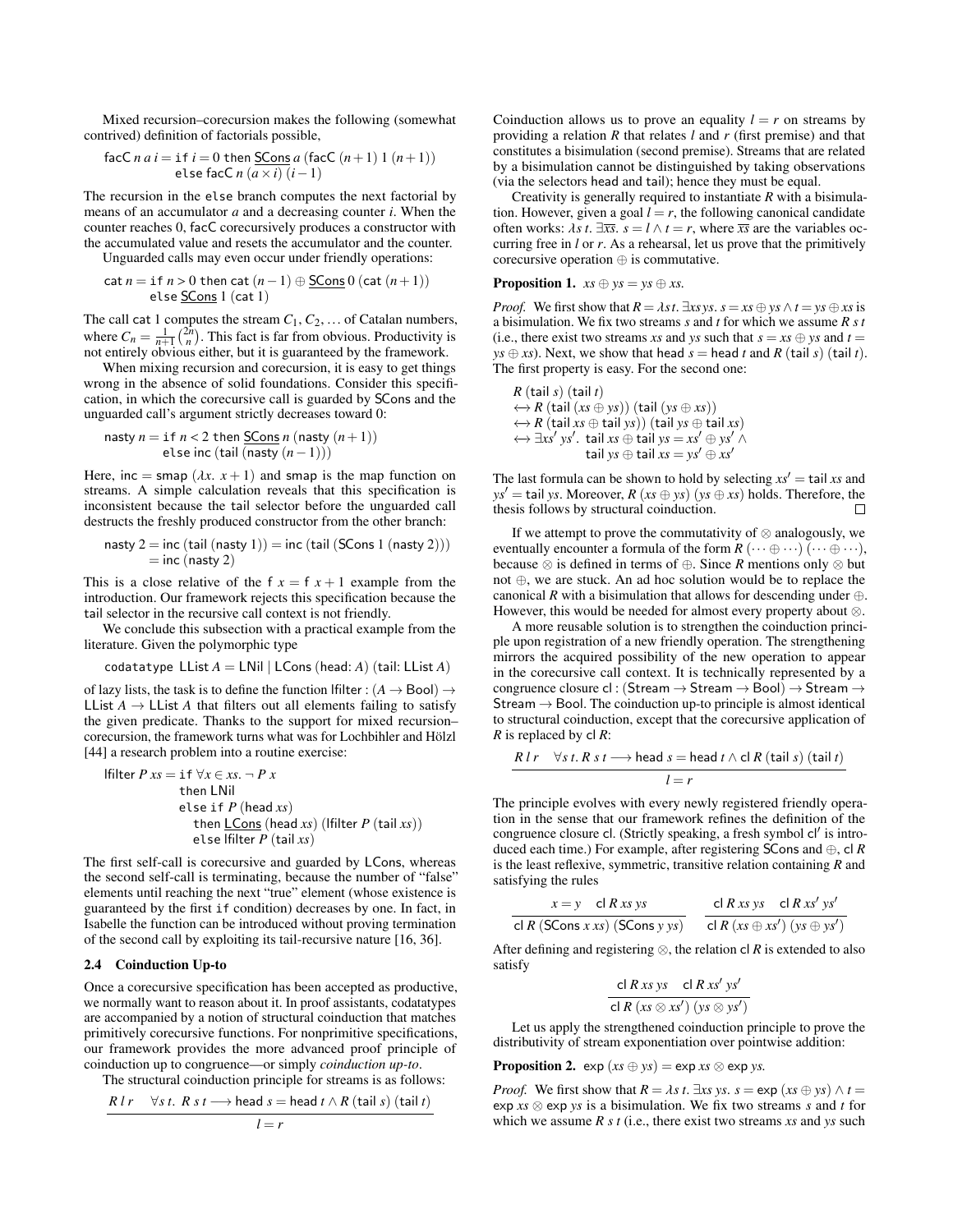that  $s = \exp(xs \oplus ys)$  and  $t = \exp xs \otimes \exp ys)$ . Next, we show that head  $s =$  head  $t$  and cl  $R$  (tail  $s$ ) (tail  $t$ ):

head 
$$
s = \text{head}(\text{exp}(xs \oplus ys)) = 2^\circ \text{head}(xs \oplus ys)
$$
  
\n $= 2^\circ (\text{head } xs + \text{head } ys) = 2^\circ \text{head } xs \times 2^\circ \text{head } ys$   
\n $= \text{head}(\text{exp } xs) \times \text{head}(\text{exp } ys)$   
\n $= \text{head}(\text{exp } xs \otimes \text{exp } ys) = \text{head } t$   
\ncl  $R (\text{tail } s) (\text{tail } t)$   
\n $\leftrightarrow \text{cl } R (\text{tail } ( \text{exp} (xs \oplus ys))) (\text{tail } (\text{exp } xs \otimes \text{exp } ys))$   
\n $\leftrightarrow \text{cl } R ((\text{tail } xs \oplus \text{tail } ys) \otimes \text{exp} (xs \oplus ys))$   
\n $(\text{exp } xs \otimes (\text{tail } ys \otimes \text{exp } ys) \oplus (\text{tail } xs \otimes \text{exp } xs) \otimes \text{exp } ys)$   
\n $\stackrel{\ast}{\leftrightarrow} \text{cl } R ((\text{tail } xs \otimes \text{exp } xs) \oplus (\text{tail } xs \otimes \text{exp } xs) \otimes \text{exp } ys)$   
\n $\stackrel{\ast}{\leftrightarrow} \text{cl } R ((\text{tail } xs \otimes \text{exp } xs \otimes \text{exp } ys) \oplus \text{tail } ys \otimes (\text{exp } xs \otimes \text{exp } ys)$   
\n $\stackrel{\text{d}}{\leftarrow} \text{cl } R (\text{tail } xs \otimes \text{exp } (xs \oplus ys)) (\text{tail } xs \otimes (\text{exp } xs \otimes \text{exp } ys))$ 

$$
\underset{\leftarrow}{\otimes} \text{ cl } R \text{ (tail } ys \otimes \text{exp}(xs \oplus ys)) \text{ (tail } ys \otimes (\text{exp} xs \otimes \text{exp} ys))
$$
  

$$
\leftarrow \text{ cl } R \text{ (tail } xs) \text{ (tail } xs) \wedge \text{ cl } R \text{ (tail } ys) \text{ (tail } ys) \wedge
$$

$$
\leftarrow
$$
 CI K (Tall XS) (Tall XS) / CI K (Tall YS) (Tall YS)

cl  $R$  (exp  $(xs \oplus ys)$ ) (exp  $xs \otimes \exp ys)$ ←− *R* (exp (*xs* ⊕ *ys*)) (exp *xs* ⊗ exp *ys*)

The step marked with ∗ appeals to associativity and commutativity

of ⊕ and ⊗ as well as distributivity of ⊗ over ⊕. These properties are likewise proved by coinduction up-to. The implications marked with ⊕ and ⊗ are justified by the respective congruence rules. The last implication uses reflexivity and expands *R* to its closure cl *R*.

Finally, it is easy to see that  $R$  (exp  $(xs \oplus ys)$ ) (exp  $xs \otimes \exp ys$ ) holds. Therefore, the thesis follows by coinduction up-to.  $\Box$ 

The formalization accompanying this paper [\[16\]](#page-11-6) also contains proofs of facA = facC 1 1 1 = smap fac (natsFrom 1), facB = SCons 1 facA, and  $fibA = fibB$ , where fac is the factorial on Nat.

Nested corecursion up-to is also reflected with a suitable strengthened coinduction rule. For Tree, this strengthening takes place under the rel operator on list, similarly to the corecursive calls occurring nested in the map function:

$$
\frac{R \, lr \quad \forall s \, t. \, R \, s \, t \longrightarrow \text{val } s = \text{val } t \land \text{rel (cl } R) \, (\text{sub } s) \, (\text{sub } t)}{l = r}
$$

The rel *R* operator lifts the binary predicate  $R : A \rightarrow B \rightarrow$  Bool to a predicate List  $A \rightarrow$  List  $B \rightarrow$  Bool. More precisely, rel *R xs ys* holds if and only if *xs* and *ys* have the same length and parallel elements of *xs* and *ys* are related by *R*. This nested coinduction rule is convenient provided there is some infrastructure to descend under rel (as is the case in Isabelle/HOL). The formalization establishes several arithmetic properties of  $\boxplus$  and  $\boxtimes$ .

# <span id="page-4-0"></span>3. Extensible Corecursors

We now describe the definitional and proof mechanisms that substantiate flexible corecursive definitions in the style of Section [2.](#page-1-0) They are based on the modular maintenance of infrastructure for the corecursor associated with a codatatype, with the possibility of open-ended incremental improvement. We present the approach for an arbitrary codatatype given as the greatest fixpoint of a (bounded) functor. The approach is quite general and does not rely on any particular grammar for specifying codatatypes.

Extensibility is an integral feature of the framework. In principle, an implementation could redo the constructions from scratch each time a friendly operation is registered, but it would give rise to a quadratic number of definitions, slowing down the proof assistant. The incremental approach is also more flexible and future-proof, allowing mixed fixpoints and composition with other (co)recursors.

#### 3.1 Functors and Relators

Functional programming languages and proof assistants necessarily maintain a database of the user-defined types or, more generally, type constructors, which can be thought as functions  $F : Set<sup>n</sup> \rightarrow Set$  on the class of sets (or perhaps of ordered sets). It is often useful to maintain more structure along with these type constructors:

- a functorial action Fmap :  $\prod_{\overline{A},\overline{B}\in \mathsf{Set}^n} \prod_{i=1}^n (A_i \rightarrow B_i) \rightarrow \overline{F} \overline{A} \rightarrow$  **F** $\overline{B}$ , i.e., a polymorphic function of the indicated type that  $\overline{B}$ , i.e., a polymorphic function of the indicated type that commutes with identity  $\mathrm{id}_A : A \to A$  and composition;
- a relator Frel :  $\prod_{\overline{A},\overline{B}\in \mathsf{Set}^n} \prod_{i=1}^n (A_i \rightarrow B_i \rightarrow \text{Bool}) \rightarrow \overline{F} \overline{A} \rightarrow \overline{F} \rightarrow \overline{B}$   $\rightarrow$  Bool, i.e., a polymorphic function of the indicated type  $\overline{F} \overline{B}$   $\rightarrow$  Bool, i.e., a polymorphic function of the indicated type that commutes with binary-relation identity and composition.

Following standard notation from category theory, we write F instead of Fmap. Given binary relations  $R_i: A_i \rightarrow B_i \rightarrow$  Bool for  $1 \leq i \leq n$ , we think of Frel  $\overline{R}$ : F  $\overline{A} \to$  F  $\overline{B} \to$  Bool as the natural lifting of *R* along F; for example, if F is List (and  $n = 1$ ), Frel lifts a relation on elements to the componentwise relation on lists, defined conjunctively, and also requiring equal lengths. It is well known that the positive type constructors defined by standard means (basic types, composition, least and greatest fixpoints) have canonical functorial and relator structure. This is crucial for the foundational construction of user-specified (co)datatypes in Isabelle/HOL [\[60\]](#page-12-11).

But even nonpositive type constructors  $G : Set<sup>n</sup> \rightarrow Set$  exhibit a relator-like structure

$$
\mathsf{Grel}:\textstyle\prod_{\overline{A}.\overline{B}\in \mathsf{Set}^n}(\overline{A}\to \overline{B}\to \mathsf{Bool})\to (\mathsf{G}.\overline{A}\to \mathsf{G}.\overline{B}\to \mathsf{Bool})
$$

 $Grel : \prod_{\overline{A}, \overline{B} \in \mathsf{Set}^n} (\overline{A} \to \overline{B} \to \text{Bool}) \to (G \overline{A} \to G \overline{B} \to \text{Bool})$ <br>(which need not commute with relation composition, though). Above,  $\overline{A} \to \overline{B} \to$  Bool consists of tuples  $(R_i : A_i \to B_i \to$  Bool) Above,  $A \to B \to B$  boot consists of typics  $(K_i : A_i \to B_i \to B_0 \cup I_i \in \overline{I_n}$ <br>of relations, where  $\overline{A} = (A_i)_{i \in \overline{I_n}}$  and  $\overline{B} = (B_i)_{i \in \overline{I_n}}$ . For example, *i* G : Set<sup>2</sup> → Set is the function space constructor G  $(A_1, A_2)$  =<br>*A*<sub>1</sub> → *A*<sub>2</sub> and *f* ∈ G  $(A_1, A_2)$   $\circ$  ∈ G  $(B_1, B_2)$   $R_1 \cdot A_1 \rightarrow R_1 \rightarrow$  Rool *A*<sub>1</sub> → *A*<sub>2</sub> and *f* ∈ G (*A*<sub>1</sub>, *A*<sub>2</sub>), *g* ∈ G (*B*<sub>1</sub>, *B*<sub>2</sub>), *R*<sub>1</sub> : *A*<sub>1</sub> → *B*<sub>1</sub> → Bool, and  $R_2 : A_2 \rightarrow B_2 \rightarrow$  Bool, then Grel  $R_1 R_2 f g$  is defined as  $∀a_1 ∈ A_1. ∀b_1 ∈ B_1. R_1 a_1 b_1 → R_2 (f a_1) (g b_1).$ 

A polymorphic function  $c : \prod_{\overline{A} \in \mathsf{Set}^n} \mathsf{G} \overline{A}$  is called *parametric* [\[52,](#page-12-20) [63\]](#page-12-21) if

$$
\forall \overline{A}\ \overline{B} \in \mathsf{Set}^n \ldotp \forall \overline{R}: \overline{A} \to \overline{B} \to \mathsf{Bool}. \ \mathsf{Grel}\ \overline{R}\ c_{\overline{A}}\ c_{\overline{B}}
$$

 $\forall \overline{A} \ \overline{B} \in \textsf{Set}^n$ .  $\forall \overline{R} : \overline{A} \to \overline{B} \to \textsf{Bool}$ . Grel  $\overline{R} \ c_{\overline{A}} \ c_{\overline{B}}$ <br>The maintenance of relator-like structures is helpful for automating theorem transfer along isomorphisms and quotients [\[31\]](#page-12-22). Here we explore an additional benefit of maintaining functorial and relator structure for type constructors: the possibility to extend the corecursor in reaction to user input.

We assume that all the considered type constructors are both functors and relators, that they include basic functors such as identity, constant, sum, and product, and that they are closed under least and greatest fixpoints (initial algebras and final coalgebras). Examples of such classes of type constructors are the datafunctors [\[26\]](#page-12-23), the containers [\[1\]](#page-11-0), and the bounded natural functors [\[60\]](#page-12-11).

We focus on the case of a unary codatatype-generating functor  $F: Set \rightarrow Set$ . The codatatype of interest will be its greatest fixpoint (or final coalgebra)  $J = gfp$  F. This generic situation already covers the vast majority of interesting codatatypes, since F can represent arbitrarily complex nesting. For example, if  $F = \lambda A$ . Nat  $\times$  List *A*, then J corresponds to the Tree codatatype introduced in Section [2.2.](#page-2-0) The extension to mutually defined codatatypes is straightforward but tedious. Our examples will take J to be the Stream type from Section [2,](#page-1-0) with  $F = \lambda A$ . Nat  $\times A$ .

Given a set *A*, it will be useful to think of the elements  $x \in F$  *A* as consisting of a *shape* together with *content* that fills the shape with elements of *A*, as suggested by Figure [1.](#page-5-0) If  $FA = Nat \times A$ , the shape of  $x = (n, a)$  is  $(n, \_)$  and the content is *a*; if  $FA = List A$ , the shape of  $x = [x_1, \ldots, x_n]$  is the *n*-slot container  $[\underline{\ } , \ldots, \underline{\ } ]$  and the content consists of the  $x_i$ 's. According to this view, for each  $f: A \rightarrow B$ , F's functorial action sends any *x* to an element F *f x* of the same shape as *x* but with each content item *a* replaced by *f a*. Technically, this view can be supported by custom notions such as containers [\[1\]](#page-11-0) or, more simply, via a parametric function of type  $\prod_{A \in \mathsf{Set}} \mathsf{F} \, A \to \mathsf{Set} \, A$  that collects the content elements [\[60\]](#page-12-11).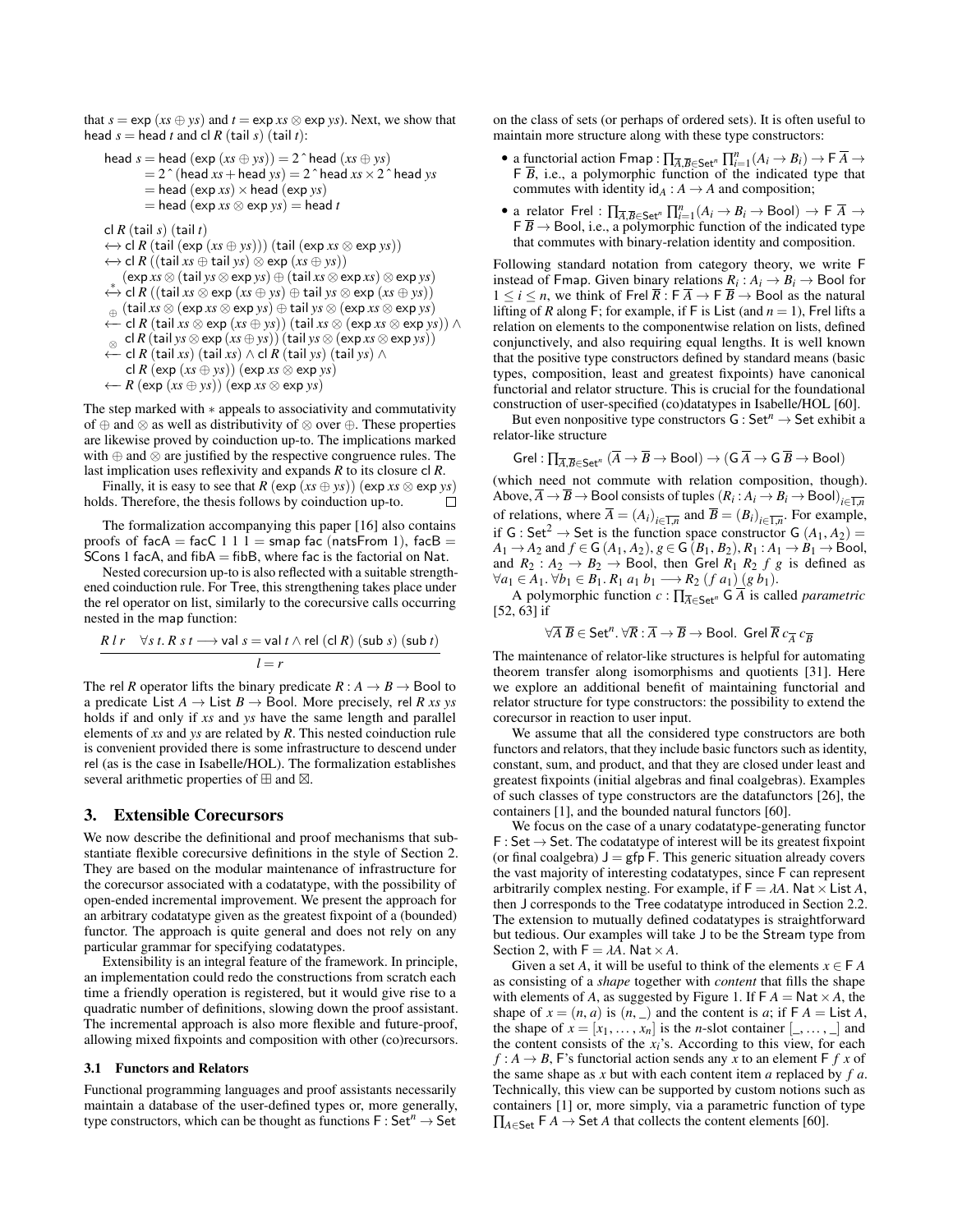<span id="page-5-0"></span>

Figure 1: An element *x* of  $\mathsf{F}$  *A* with content items  $a_1, a_2, a_3$ 

# 3.2 Primitive Corecursion

The codatatype command that defines J introduces the constructor and destructor bijections ctor : F  $J \rightarrow J$  and dtor :  $J \rightarrow F J$  and the primitive corecursor corecPrim : ∏*A*∈Set(*A* → F *A*) → *A* → J satisfying corecPrim  $s a = \text{ctor } (F \text{ (corecPrim } s) (s a))$ . In elements  $x \in$  **F** *A*, the occurrences of content items  $a \in$  *A* in the shape of *x* captures the positioning of the corecursive calls.

<span id="page-5-1"></span>**Example 3.** Modulo currying, the pointwise sum of streams  $oplus$  is definable as corecPrim *s*, by taking  $s:$  Stream<sup>2</sup>  $\rightarrow$  Nat  $\times$  Stream<sup>2</sup> to be  $\lambda(xs, ys)$ . (head  $xs$  + head *ys*, (tail *xs*, tail *ys*)).

In Example [3](#page-5-1) and elsewhere, we lighten notation by identifying curried and uncurried functions, counting on implicit coercions.

#### <span id="page-5-3"></span>3.3 The Corecursion State

Given a functor  $\Sigma :$  Set  $\rightarrow$  Set, we define  $\Sigma^*$ , the *free-monad functor* over  $\lambda B$ .  $J + \Sigma B$ , by

$$
\Sigma^* A = \text{Ifp } (\lambda B. A + J + \Sigma B)
$$

We write vleaf :  $A \to \Sigma^* A$ , cleaf :  $J \to \Sigma^* A$ , and op :  $\Sigma (\Sigma^* A) \to$ Σ∗*A* for the first, second, and third injections into Σ∗*A*. These functions are in fact polymorphic; for example, vleaf has type  $Π<sub>A∈Set</sub> A → Σ<sup>*</sup> A$ . We omit the set parameters of polymorphic functions since they can be inferred from the arguments.

At any given moment, we maintain the following data associated with J, which we call a *corecursion state*:

- a finite number of functors  $K_1, \ldots, K_n$ : Set  $\rightarrow$  Set and, for each  $K_i$ , a function  $f_i: K_i \cup \rightarrow J;$
- a polymorphic function  $\Lambda: \prod_{A \in \mathsf{Set}} \Sigma (A \times \mathsf{F} A) \to \mathsf{F} (\Sigma^* A).$

We call the *fi*'s the *friendly operations* and define their collective *signature functor* Σ by

$$
\Sigma A = \mathsf{K}_1 A + \cdots + \mathsf{K}_n A
$$

where  $\iota_i : K_i \to \Sigma$  is the standard embedding of  $K_i$  into  $\Sigma$ . We call  $\Lambda$  the *corecursor seed* Λ the *corecursor seed*.

The corecursion state is subject to the following conditions:

Parametricity: Λ is parametric.

Friendliness: Each *f<sup>i</sup>* satisfies the characteristic equation

$$
f_i x = \text{ctor } (F \text{ eval } (\Lambda (\Sigma \langle \text{id}, \text{dtor} \rangle (t_i x))))
$$

The convolution operator  $\langle \_ \rangle$  builds a function  $\langle f, g \rangle : B \to C \times D$ from two functions  $f : B \to C$  and  $g : B \to D$ , and eval :  $\Sigma^* \cup \to \cup$ is the canonical evaluation function defined recursively (using the primitive recursor associated with  $\Sigma^*$ ):

eval (vleaf 
$$
j
$$
) =  $j$   
eval (cleaf  $j$ ) =  $j$   
eval (op  $z$ ) = case  $z$  of  $i$  <sub>$i$</sub>   $t \Rightarrow f$  <sub>$i$</sub>  (K <sub>$i$</sub>  eval  $t$ )

Notice that eval is applied recursively to *t* by lifting it through the functor K*<sup>i</sup>* . Functions having the type of Λ and assumed parametric (or, equivalently, assumed to be natural transformations) are known in category theory as abstract GSOS rules. They were introduced by

<span id="page-5-2"></span>

Figure 2: The friendliness condition

Turi and Plotkin [\[61\]](#page-12-24) and further studied by Bartels [\[9\]](#page-11-12), Jacobs [\[33\]](#page-12-25), Hinze and James [\[29\]](#page-12-26), Milius et al. [\[46\]](#page-12-27), and others.

Thus, a corecursion state is a triple  $(\overline{K}, \overline{f}, \Lambda)$ . As we will see in Section [3.6,](#page-7-0) the state evolves as users define and register new functions. The *fi*'s are the operations that have been registered as potential participants in corecursive call contexts. Since *f<sup>i</sup>* has type  $K_i$  J → J, we think of  $K_i$  as encoding the arity of  $f_i$ . Then Σ, the sum of the  $K_i$ 's, represents the signature consisting of all the  $f_i$ 's. Thus, for each *A*,  $\Sigma^* A$  represents the set of formal expressions over Σ and  $A + J$ , i.e., the trees built starting from two kinds of leaves—"variables" in *A* and "constants" in J—by applying operation symbols corresponding to the *fi*'s. Finally, eval evaluates in J the formal expressions of  $\Sigma^*$ J by recursively applying the functions *f<sup>i</sup>* .

If the functors  $K_i$  are restricted to be finite monomials  $\lambda A$ .  $A^{k_i}$ , functor  $\Sigma$  can be seen as a standard algebraic signature and the functor  $\Sigma$  can be seen as a standard algebraic signature and  $(\Sigma^*A, op)$  as the standard term algebra for this signature, over the variables  $A$  and the constants  $J$ . However, we allow  $K_i$  to be more exotic; for example,  $K_i A$  can be  $A^{\text{Nat}}$  (representing an infinitary operation) or one of List *A* and FinSet *A* (representing an operation taking a varying finite number of ordered or unordered arguments).

But what guarantees that the  $f_i$ 's are indeed safe as contexts for corecursive calls? In particular, how can the framework exclude tail while allowing SCons, ⊕, and ⊗? This is where the parametricity and friendliness conditions on the state enter the picture.

We start with friendliness. Assume  $x \in K_i$  J, which is unambiguously represented in  $\Sigma$  J as  $\iota_i$  *x*. Let  $j_1, \ldots, j_m \in J$  be the content items of  $\iota_i$  *x* (placed in various slots in the shape of *x*). To evaluate  $f_i$  on *x*, we first corecursively unfold the  $j_i$ 's while also keeping the originals, thus replacing each  $j_l$  with  $(j_l, \text{dtor } j_l)$ . Then we apply the transformation A to obtain an element of  $F(\Sigma^*)$  which has the transformation  $\Lambda$  to obtain an element of  $\mathsf{F}(\Sigma^*J)$ , which has an F-shape at the top (the first produced observable data) and for each slot in this shape an element of  $\Sigma^*$ J, i.e., a formal-expression tree having leaves in J and built using operation symbols from the signature (the corecursive continuation):

$$
\mathsf{K}_i \cup \xrightarrow{\iota_i} \Sigma \cup \xrightarrow{\Sigma \langle id, \text{dtor} \rangle} \Sigma \left( \mathsf{J} \times \mathsf{F} \mathsf{J} \right) \xrightarrow{\Lambda} \mathsf{F} \left( \Sigma^* \mathsf{J} \right)
$$

Next, we evaluate the formal expressions (from  $\Sigma^*$  J) located in the slots. This is achieved by applying eval, which corecursively calls the  $f_i$ 's under the functor F. Finally, the result (an element of  $F$  J) is guarded with ctor. In summary,  $\Lambda$  is a schematic representation of the mutually corecursive behavior of the friendly operations up to the production of the first observable data. This intuition is captured by the friendliness condition, which states that the diagram in Figure [2](#page-5-2) commutes for each *f<sup>i</sup>* . (If we preferred the destructor view, we could replace the right upward ctor arrow with a downward dtor arrow without changing the diagram's meaning.)

It suffices to peel off one layer of the arguments  $j_i$  (by applying dtor) for a friendly operation *f<sup>i</sup>* to produce, via Λ, one layer of the result and to delegate the rest of the computation to a context consisting of a combination of friendly operations (an element of  $\Sigma^*$ J). But how can we formally express that exploring one layer is enough, i.e., that applying  $\Lambda : J \times F J \to F(\Sigma^* J)$  to  $(j_i, \text{dtor } j_i)$ <br>does not leed to a deeper exploration? An elegant way of capturing does not leed to a deeper exploration? An elegant way of capturing this is to require that  $\Lambda$ , a polymorphic function, operates without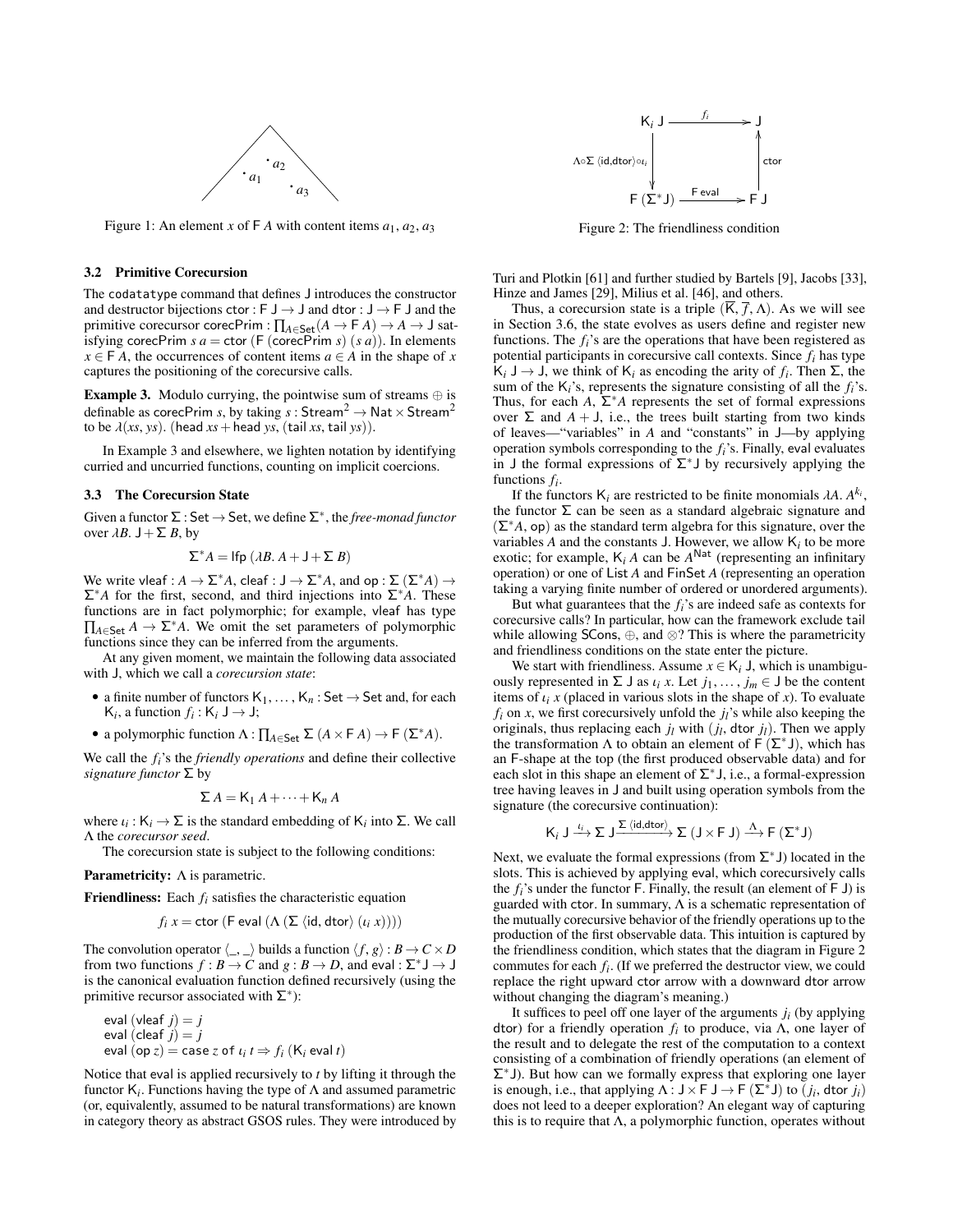<span id="page-6-0"></span>

Figure 3: The corecursors

analyzing J, i.e., that it operates in the same way on  $A \times F A \rightarrow$ F (Σ∗*A*) for any set *A*. This requirement is precisely parametricity.

Strictly speaking, the friendly operations  $\overline{f}$  are a redundant piece of data in the state  $(\overline{K}, \overline{f}, \Lambda)$ , since, assuming  $\Lambda$  parametric, we can prove that there exists a unique tuple  $\overline{f}$  that satisfies the friendliness condition. Hence, in principle, the operations  $\overline{f}$  could be derived on a per-need basis. However, in the context of proof assistants, these operations must be available as part of the state, since a user will directly formulate their corecursive definitions in terms of these operations.

<span id="page-6-1"></span>**Example 4.** Let  $J =$  Stream and assume that SCons : Nat  $\times$ Stream  $\rightarrow$  Stream and  $\oplus$  : Stream<sup>2</sup>  $\rightarrow$  Stream are the only friendly operations registered so far. Then  $K_1 = \lambda B$ . Nat  $\times B$ ,  $f_1$  = SCons,  $K_2 = \lambda B$ ,  $B^2$ , and  $f_2 = \bigoplus$ . Moreover,  $\Sigma^* A =$  lfp ( $\lambda B$ ,  $A$  + Stream + (Nat  $\vee$   $B + B^2$ )) consists of formal-expression trees with leaves  $(Nat \times B + B^2)$  consists of formal-expression trees with leaves in *A* and Stream and built using arity-correct applications of operation symbols corresponding to  $S\text{Cons}$  and  $\oplus$ , written  $|S\text{Cons}|$ and  $\Box$  Given *n*  $\in$  Nat and *a*, *b*  $\in$  *A*, an example of such a tree is vleaf  $a \oplus |\text{SCons}| (n, \text{vleaf } a \oplus \text{vleaf } b)$ . If additionally  $A =$ Stream, then eval applied to this tree is  $a \oplus$  SCons  $n (a \oplus b)$ .

But what is  $\Lambda$ ? As we show below, we need not worry about the global definition of Λ, since both  $\Sigma$  and Λ will be updated incrementally when registering new operations as friendly. Nonetheless, a global definition of  $\Lambda$  for SCons and  $\oplus$  follows:

 $\Lambda z = \mathop{\mathrm{case}}\nolimits z$  of

$$
\iota_1 (n, (a, (m, a')))
$$
  
\n
$$
\Rightarrow (n, \overline{SCons} (m, vleaf a'))
$$
  
\n
$$
\iota_2 ((a, (m, a')), (b, (n, b')))
$$
  
\n
$$
\Rightarrow (m + n, vleaf a' \text{ } \textcircled{})
$$
  
\nInformally, SCons and  $\oplus$  exhibit the following behaviors:

- to evaluate SCons on a number *<sup>n</sup>* and an item *<sup>a</sup>* with (head *<sup>a</sup>*, tail  $a$ ) =  $(m, a')$ , produce *n* and evaluate SCons on *m* and  $a'$ , i.e., output SCons *n*  $(a')$  = SCons *n a*. output SCons  $n$  (SCons  $m$   $a$ <sup>'</sup>) = SCons  $n$   $a$ ;
- to evaluate  $\oplus$  on *a*, *b* with (head *a*, tail *a*) =  $(m, a')$  and (head *b* tail *b*) =  $(n, b')$  produce  $m + n$  and evaluate  $\oplus$  on (head *b*, tail *b*) =  $(n, b')$ , produce  $m + n$  and evaluate  $\oplus$  on  $a'$  and  $b'$  i.e. output SCons  $(m+n)(a' \oplus b')$  $a'$  and  $b'$ , i.e., output SCons  $(m+n)(a' \oplus b')$ .

A natural question at this point is why we need "constant" leaves cleaf *j* in  $\Sigma^* A$ , given that the eval function is defined on  $\Sigma^* J$  and operates on cleaf *j* in the same way as it does on vleaf *j*. The answer is that constant leaves allow  $\Lambda$  to produce results that concretely refer to J, which offers greater flexibility. To illustrate this, let us change our operation ⊕ by replacing, in the right-hand side of its corecursive call, the argument tail *ys* with a fixed stream, oneTwos:

 $xs \oplus ys =$  SCons (head  $xs$  + head *ys*) (tail  $xs \oplus$  one Twos)

To capture this as friendly, we need to change the  $i_2$  case of  $\Lambda$  to  $(m + n, \text{ vleaf } a' \oplus \text{cleaf oneTwos})$ . One could achieve the above<br>by registering the constant operation one Twos as friendly However by registering the constant operation oneTwos as friendly. However, we want all elements of J to be a priori registered as friendly. This is precisely what cleaf offers.

<span id="page-6-2"></span>
$$
\begin{array}{ccc}\n\mathsf{F}(A \times \mathsf{F}A) & \xrightarrow{\Lambda} & \mathsf{F}(\mathsf{F}^*A) \\
\mathsf{F} \mathsf{snd} & & \mathsf{F} \mathsf{op} \\
\downarrow & & \mathsf{F} \mathsf{op} \\
\mathsf{F}(\mathsf{F}A) & \xrightarrow{\mathsf{F}(\mathsf{F} \mathsf{vleaf})} \mathsf{F}(\mathsf{F}(\mathsf{F}^*A))\n\end{array}
$$

Figure 4: Definition of  $\Lambda$  for the initial state

#### <span id="page-6-3"></span>3.4 Corecursion Up-to

A corecursion state  $(\overline{K}, \overline{f}, \Lambda)$  for an F-defined codatatype J consists of a collection of operations  $f_i : K_i \to J$  that satisfy the friendliness properties expressed in terms of a parametric function Λ. We are now ready to harvest the crop of this setting: a corecursion principle for defining functions having J as codomain.

The principle will be represented by two corecursors, corecTop and corecFlex. Although subsumed by the latter, the former is interesting in its own right and will give us the opportunity to illustrate some fine points. Below we list the types of these corecursors along with that of the primitive corecursor for comparison:

#### Primitive corecursor:

 $\mathsf{coreCPrim}:\prod_{A\in \mathsf{Set}}(A\to \mathsf{F}\:A)\to A\to \mathsf{J}$ 

Top-guarded corecursor up-to:

 $\mathsf{corecTop} : \prod_{A \in \mathsf{Set}} (A \to \mathsf{F}^{\bullet}(\Sigma^* A)) \to A \to \mathsf{J}$ 

Flexibly guarded corecursor up-to:

 $\mathsf{corecFlex}:\prod_{A\in \mathsf{Set}}(A\to \Sigma^*\ \mathsf{F}\ (\Sigma^*A)))\to A\to \mathsf{J}$ 

Figure [3](#page-6-0) presents the diagrams whose commutativity properties give the characteristic equations of these corecursors.

Each corecursor implements a contract of the following form: If, for each  $a \in A$ , one provides the intended corecursive behavior of *g a* represented as *s a*, where *s* is a function from *A*, one obtains the function  $g : A \to J$  (as the corresponding corecursor applied to *s*) satisfying a suitable fixpoint equation matching this behavior.

The codomain of *s* is the key to understanding the expressiveness of each corecursor. The intended corecursive calls are represented by *A*, and the call context is represented by the surrounding combination of functors (involving  $\overline{F}$ ,  $\overline{\Sigma}^*$ , or both):

- for corecPrim, the allowed call contexts consist of a single constructor guard (represented by F);
- for corecTop, they consist of a constructor guard (represented by F) followed by any combination of friendly operations *f<sup>i</sup>* (represented by Σ<sup>∗</sup> );
- for corecFlex, they consist of any combination of friendly operations satisfying the condition that on every path leading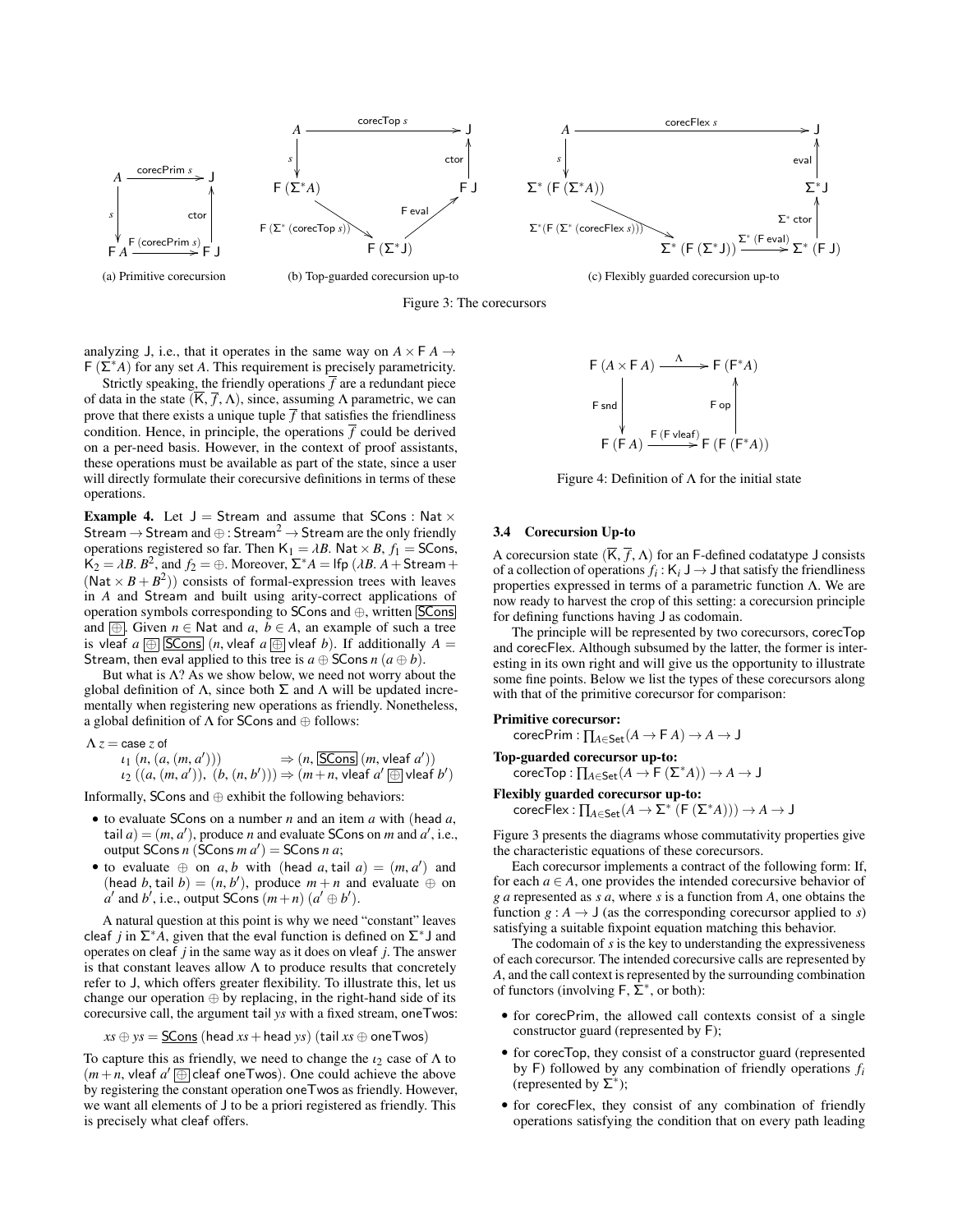to a corecursive call there exists at least one constructor guard (represented by  $\Sigma^*$  (F  $(\Sigma^*_{-}))$ ).

We can see the computation of *g a* by following the diagrams in Figure [3](#page-6-0) counterclockwise from their left-top corners. The application *s a* first builds the call context syntactically. Then *g* is applied corecursively on the leaves. Finally, the call context is evaluated: For corecPrim, it consist only of the guard (ctor); for corecTop, it involves the evaluation of the friendly operations (which may also include several occurrences of the guard) and ends with the evaluation of the top guard; for corecFlex, the evaluation of the guard is interspersed with that of the other friendly operations.

<span id="page-7-4"></span>Example 5. For each example from Section [2.1,](#page-1-1) we give the corecursors that can handle it (assuming the necessary friendly operations were registered):

| $\oplus$ , every Other:                                          | corecFlex, corecTop, corecPrim |
|------------------------------------------------------------------|--------------------------------|
| one Twos, $fibA, \otimes, exp, sup: corecFlex, corecTop$         |                                |
| fibB, facA, facB:                                                | corecFlex                      |
| (Note that every Other is definable in our framework, but is not |                                |

friendly, meaning that it cannot participate in call contexts of other corecursive definitions.) With the usual identification of Unit  $\rightarrow$  J and J, we can define fibA and facA as

$$
\text{coreTop } (\lambda u : \text{Unit. } (0, \boxed{\text{SCons}}) \text{ (1, vleaf } u) \text{ } (\overline{\text{L}} \text{ vleaf } u))
$$
\n
$$
\text{corecFlex } (\lambda u : \text{Unit. } \text{vleaf } (1, \text{vleaf } u) \text{ } (\text{N} \text{ val } (1, \text{vleaf } u))
$$

Let us compare fibA's specification fibA  $=$  SCons 0 (SCons 1 fibA ⊕ fibA) with its definition in terms of corecTop. The outer SCons guard (with 0 as first argument) corresponds to the outer pair  $(0, \_)$ . The inner SCons and ⊕ are interpreted as friendly operations and represented by the symbols  $SCons$  and  $\textcircled{=}$  (cf. Example [4\)](#page-6-1). Finally, the corecursive calls of fibA are captured by vleaf *u*.

The desired specification can be obtained from the corecTop form by the characteristic equation of corecTop (for  $A =$  Unit) and the properties of eval as follows, where we simply write *s*, fibA, and vleaf for their applications to the unique element () of Unit, namely *s* (), fibA (), and vleaf ():

fibA

= {by the commutativity of Figure 3b, with fibA = coreCTop *s*}  
ctor (F (eval 
$$
\circ \Sigma^*
$$
 fibA) *s*)

$$
= \{ \text{by the definitions of } F \text{ and } s \}
$$
  
\n
$$
= \{ \text{SCons } 0 \text{ ((eval } \circ \Sigma^* \text{ fibA)} \text{ (SCons]} (1, \text{vleaf}) \oplus (\text{vleaf})))
$$
  
\n
$$
= \{ \text{by the definition of } \Sigma^* \}
$$

SCons 0 (eval  $($  $SCons$  $(1,$  vleaf fibA $)$  $($  $)$  $($ vleaf fibA $)$ )

$$
= \{by the definition of eval\}
$$
  
SCons 0 (SCons 1 fibA  $\oplus$  fibA)

The elimination of the corecTop infrastructure relies on simplification rules for the involved operators and can be fully automatized.

Parametricity and friendliness are crucial for proving that the corecursors actually exist:

<span id="page-7-1"></span>Theorem 6. There exist the polymorphic functions corecTop and corecFlex making the diagrams in Figures [3b](#page-6-0) and [3c](#page-6-0) commute. Moreover, for each *s* of appropriate type, corecTop *s* or corecFlex *s* is the unique function making its diagram commute.

Theorem [6](#page-7-1) is a known result from the category theory literature: The corecTop *s* version follows from the results in Bartels's thesis [\[10\]](#page-11-13), whereas the corecFlex *s* version was recently (and independently) proved by Milius et al. [\[46,](#page-12-27) Theorem 2.16].

#### <span id="page-7-3"></span>3.5 Initializing the Corecursion State

The simplest relaxation of primitive corecursion is the allowance of multiple constructors in the call context, in the style of Coq, as in the

definition of oneTwos (Section [2.1\)](#page-1-1). Since this idea is independent of the choice of codatatype J, we realize it when bootstrapping the corecursion state. Upon defining a codatatype J, we take the following initial corecursion state initState =  $(\overline{K}, \overline{f}, \Lambda)$ :

- $\overline{K}$  is a singleton consisting of (a copy of) F;
- $\overline{f}$  is a singleton consisting of ctor;
- $\Lambda$  :  $\prod_{A \in \mathsf{Set}} \mathsf{F}(A \times \mathsf{F}(A)) \to \mathsf{F}(\mathsf{F}^* (A))$  is defined as  $\mathsf{F}(\mathsf{op} \circ \mathsf{F}(A))$ F vleaf ◦ snd), where snd is the second product projection.

Recall that the seed  $\Lambda$  is designed to schematically represent the corecursive behavior of the registered operations by describing how they produce one layer of observable data. The definition in Figure [4](#page-6-2) depicts this for ctor and instantiates to the schematic behavior of SCons presented at the end of Example [4.](#page-6-1)

Theorem 7. initState is a well-formed corecursion state—i.e., it satisfies parametricity and friendliness.

#### <span id="page-7-0"></span>3.6 Advancing the Corecursion State

The role of a corecursion state  $(\overline{K}, \overline{f}, \Lambda)$  for J is to provide infrastructure for flexible corecursive definitions of functions *g* between arbitrary sets *A* and J. If nothing else is known about *A*, this is the end of the story. However, assume that J is a component of *A*, in that *A* is constructed from J (possibly along with other components). For example, *A* could be List J, or  $J \times (Nat \rightarrow List J)$ . We capture this abstractly by assuming  $A = K J$  for some functor K.

In this case, we have a fruitful situation of which we can profit for improving the corecursion state, and hence improving the flexibility of future corecursive definitions. Under some uniformity assumptions, *g* itself can be registered as friendly.

More precisely, assume that  $g : K \cup \rightarrow \cup$  is defined by  $g =$ corecTop *s* and that *s* can be proved uniform in the following sense: There exists a parametric function

$$
\rho: \prod_{A \in \mathsf{Set}} \mathsf{K}\,(A \times \mathsf{F}\,A) \to \mathsf{F}\,(\Sigma^*\,(\mathsf{K}\,A))
$$

such that  $s = \rho \circ \mathsf{K}\langle \mathsf{id}, \mathsf{dtor} \rangle$  (Figure [5a\)](#page-8-0). Then we can integrate *g* as a friendly operation as follows as a friendly operation as follows.

We define nextState<sub>g</sub> ( $\overline{K}$ ,  $\overline{f}$ ,  $\Lambda$ ), the "next" corecursion state triggered by *g*, as  $(\overline{K'}, \overline{f'}, \Lambda')$ , where

- $\overline{K'} = (K_1, \ldots, K_n, K)$  (similarly to  $\Sigma$  versus  $\overline{K}$ , we write  $\Sigma'$ for the signature functor of  $K'$ ; note that we essentially have  $\Sigma' = \Sigma + K$ ;
- $\overline{f'} = (f_1, ..., f_n, g);$ <br> $\overline{f} = (f_1, ..., f_n, g);$
- $Λ'$  :  $\prod_{A \in \mathsf{Set}} \Sigma' (A \times \mathsf{F} A) \rightarrow \mathsf{F} (\Sigma'^*$ *A*) is defined as [F embL  $\circ \Lambda$ , se operator on sums, which F embR ◦  $\rho$ , where  $\begin{bmatrix} 0 & 0 \\ 0 & v \end{bmatrix}$  is the case operator on sums, which builds a function  $\begin{bmatrix} u & v \end{bmatrix}$   $\cdot$   $B + C \rightarrow D$  from two functions  $u$ builds a function  $[u, v] : B + C \to D$  from two functions *u* :<br> $B \to D$  and  $v : C \to D$  and embl $v : \Sigma^* A \to \Sigma'^* A$  and embR  $B \to D$  and  $v : C \to D$ , and embL :  $\Sigma^* A \to \Sigma'^* A$  and embR :  $\Sigma^*$  (K *A*)  $\rightarrow \Sigma'^* A$  are the natural embeddings into  $\Sigma'^* A$ .

<span id="page-7-2"></span>**Theorem 8.** If  $(\overline{K}, \overline{f}, \Lambda)$  is a well-formed corecursion state, then so is nextState<sub>g</sub>  $(\overline{K}, \overline{f}, \Lambda)$ .

In summary, we have the following scenario triggering the state's advancement:

- 1. One defines a new operation  $g = \text{coreTop } s$ .
- 2. One shows that *s* factors through a parametric function  $\rho$  and K  $\langle$ id, dtor $\rangle$  (as in Figure [5a\)](#page-8-0); in other words, one shows that *g*'s corecursive behavior *s* can be decomposed into a one-step destruction of the arguments and a parametric transformation (which is independent of J).
- <span id="page-7-5"></span>3. The corecursion state is updated by nextState*g*.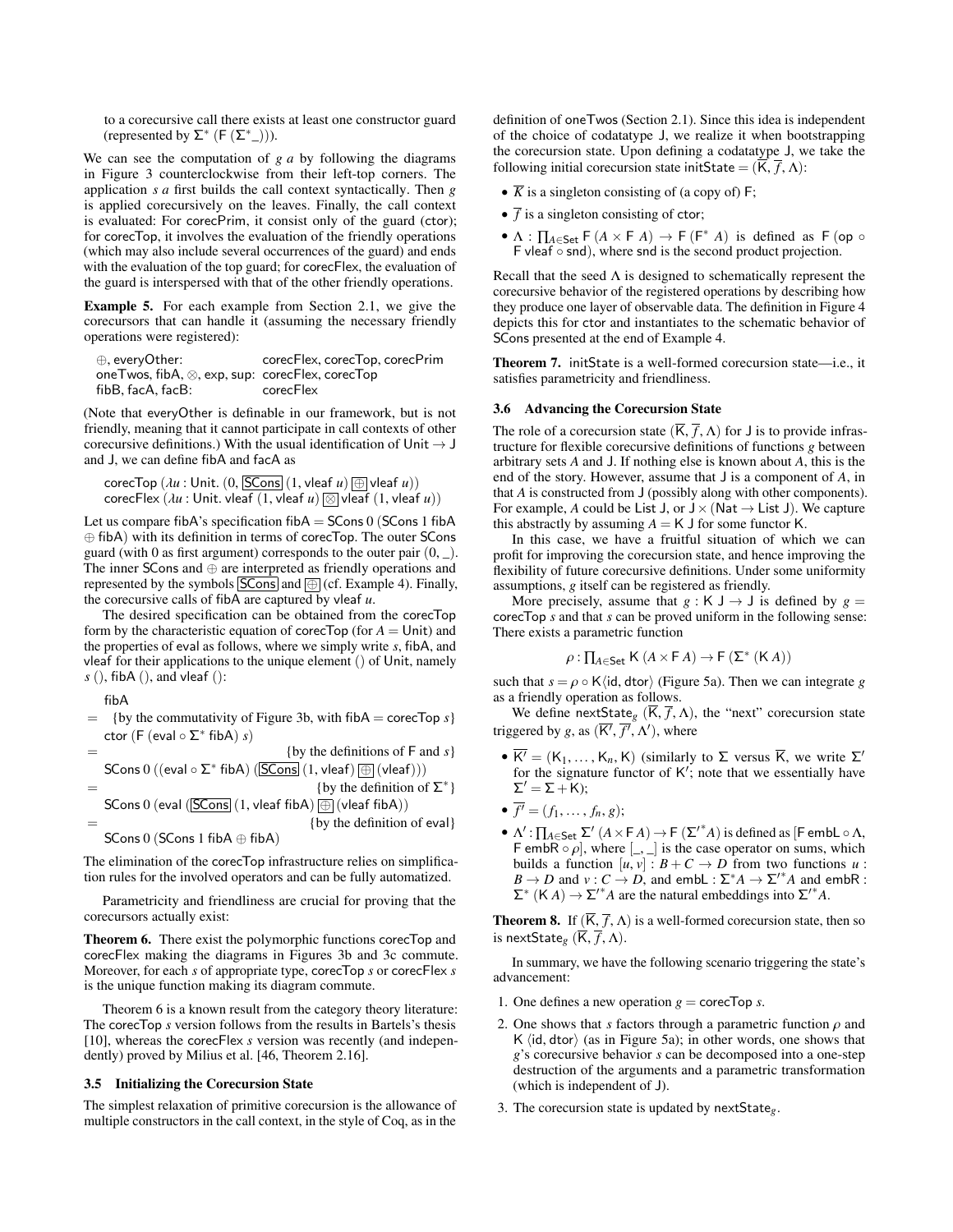<span id="page-8-0"></span>



(a) Version defined with the general-purpose corecursor

Figure 5: A new friendly operation *g*

**Example 9.** Assume that SCons and  $oplus$  are registered as friendly at the time of defining ⊗ (cf. Example [4\)](#page-6-1). Then  $K = \lambda A$ .  $A^2$  and  $\otimes$  = corecTon s, where ⊗ = corecTop *s*, where

$$
s = \lambda(xs, ys). \text{ (head } xs \times head ys, \\ \text{vleaf } (xs, tail ys) \text{ } \textcircled{t} \text{ vleaf } (\text{tail } xs, ys))
$$

The function *s* can be recast into  $\rho \circ \mathsf{K} \langle \mathsf{id}, \langle \mathsf{head}, \mathsf{tail} \rangle \rangle$ , where

$$
\rho: \prod_{A \in \mathsf{Set}} (A \times (\mathsf{Nat} \times A))^2 \to \mathsf{Nat} \times \Sigma^* A^2
$$

is defined by

 $\rho ((a, (m, a')), (b, (n, b')) = (m \times n, \text{ vleaf } (a, b') \text{ } \textcircled{1} \text{ vleaf } (a', b))$ 

which is clearly parametric. Determining  $\rho$  from *s* and K (id, (head, tail $\rangle$  can be done in a syntax-directed fashion.

Above, the new operation  $g : K \cup \rightarrow \cup$  was defined using corecTop, and the domain of *g* was treated as any arbitrary domain. It turns out there is more opportunity for taking advantage of the form K J of the domain: We can allow the corecursive calls of *g* to mix freely with occurrences of the other friendly operations, i.e., treat *g* as friendly already when defining it. To this end, we slightly change the codomain of  $\rho$ , replacing  $\Sigma^* (K A)$  with  $(\Sigma + K)^* A$ , i.e.,<br> $\Sigma'^* A$ , We now assume  $\rho : \Pi_{\lambda} \subset K (A \times F A) \rightarrow F ((\Sigma + K)^* A)$  $\Sigma^{I^*}$ A. We now assume  $\rho : \prod_{A \in \mathsf{Set}} K(A \times \overline{F}A) \to \overline{F} ((\Sigma + K)^*A)$ <br>and have the following improved version of Theorem 8 and have the following improved version of Theorem [8.](#page-7-2)

<span id="page-8-1"></span>**Theorem 10.** Assume  $(\overline{K}, \overline{f}, \Lambda)$  is a well-formed corecursion state,  $s = \rho \circ K \langle id, \text{dtor} \rangle$  (as in Figure [5b\)](#page-8-0), and  $\rho$  is parametric. Then there exists a unique function *g* : K J  $\rightarrow$  J that makes the (outer) dia-gram in Figure [5b](#page-8-0) commute and such that nextState<sub>g</sub> (K,  $\overline{f}$ ,  $\Lambda$ ) =  $(\overline{K'}, \overline{f'}, \Lambda')$  is again a well-formed corecursion state, where

• 
$$
\overline{K'} = (K_1, ..., K_n, K)
$$
 (hence  $\Sigma' = \Sigma + K$ );

$$
\bullet \ \overline{f'} = (f_1, \ldots, f_n, g);
$$

 $\bullet$   $\overline{f'}$  = (*f*<sub>1</sub>, ..., *f*<sub>*n*</sub>, *g*);<br>  $\bullet$  Λ': ∏<sub>*A*∈Set</sub> Σ' (*A* × F *A*) → F (Σ'<sup>\*</sup>*A*) is defined as [F embL ∘ Λ,  $\rho$ ].

In Figure [5b,](#page-8-0) the function eval<sub>g</sub> :  $(\Sigma + K)^* J \rightarrow J$  is the natural extension of both eval :  $\Sigma^* J \to J$  and *g*.

The above theorem allows us to define and integrate as friendly functions such as

$$
xs \heartsuit ys = \underline{SCons} \text{ (head } xs \times head ys) (((xs \heartsuit tail ys) \oplus (tail xs \otimes ys)) \heartsuit ys) \otimes zs)
$$

whose corecursive calls mix freely with  $\oplus$  and  $\otimes$ .

In Theorem [8,](#page-7-2) the definition of the new operation is decoupled from the parametric decomposition of its corecursion law, which ensures friendliness. We may define *g* as corecTop *s* regardless of whether *s* decomposes as  $\rho \circ K\langle id, d \text{tor} \rangle$  for a parametric  $\rho$ ; but we can register *g* as friendly only if such a decomposition is possible. On the other hand, in Theorem [10,](#page-8-1) the very existence of *g* depends on *s* being parametrically decomposable: The behavior of *g* needs to be a priori known as friendly, because *g* itself can participate in the call contexts for *g*. Thus, the following definition is valid, and yields a friendly operation, according to Theorem [10:](#page-8-1)

$$
g xs =
$$
 SCons (head *xs*)  $(g (g (tail xs)))$ 

By contrast, the next definition is not valid due to the nonexistence of a suitable  $\rho$ :

$$
g xs = \underline{\text{SCons}} \left( \text{head} xs \right) \left( g \left( g \left( \text{tail } (\text{tail } xs) \right) \right) \right)
$$

In fact, it is not productive, let alone friendly.

#### <span id="page-8-2"></span>3.7 Coinduction Up-to

In a proof assistant, specification mechanisms are not very useful unless they are complemented by suitable reasoning infrastructure. The natural counterpart of corecursion up-to is coinduction up-to. In our incremental framework, the expressiveness of coinduction up-to grows together with that of corecursion up-to.

We start with structural coinduction [\[56\]](#page-12-28), allowing to prove two elements of J equal by exhibiting an F-bisimulation, i.e., a binary relation *R* on J such that whenever two elements  $j_1$  and  $j_2$  are related, their dtor-unfoldings are componentwise related by *R*:

$$
\frac{R j_1 j_2 \quad \forall j_1 j_2 \in J. \ R \ j_1 j_2 \longrightarrow \text{Frel } R \ (\text{dtor } j_1) \ (\text{dtor } j_2)}{j_1 = j_2}
$$

Recall that our type constructors are not only functors but also relators. The notion of "componentwise relationship" refers to F's relator structure Frel.

Upon integrating a new operation *g* (Section [3.6\)](#page-7-0), the coinduction rule is made more flexible by allowing the dtor-unfoldings to be componentwise related not only by *R* but more generally by a closure of *R* that takes *g* into account.

For a corecursion state  $(\overline{K}, \overline{f}, \Lambda)$  and a relation  $R : J \to J \to \text{Bool}$ , we define  $cl_{\overline{f}} R$ , the  $\overline{f}$ -congruence closure of  $R$ , as the smallest equivalence relation that includes *R* and is compatible with each  $f_i: K_i \cup J \to J: \forall z_1 z_2 \in K_i \cup K$  *Keel*<sub>*i*</sub>  $R z_1 z_2 \longrightarrow c l_{\overline{f}} R (f_i z_1) (f_i z_2)$ , where  $Krel_i$  is the relator associated with  $K_i$ .

The next theorem supplies the reasoning counterpart of the definition principle stated in Theorem [6.](#page-7-1) It can be inferred from recent, more abstract results [\[54\]](#page-12-29).

**Theorem 11.** The following coinduction rule up to  $\overline{f}$  holds in the corecursion state  $(\overline{K}, \overline{f}, \Lambda)$ :

$$
\frac{R j_1 j_2 \quad \forall j_1 j_2 \in J. \ R j_1 j_2 \longrightarrow \text{Frel } (\text{cl}_{\overline{f}} R) \ (\text{dtor } j_1) \ (\text{dtor } j_2)}{j_1 = j_2}
$$

Coinduction up to  $\overline{f}$  is the ideal abstraction for proving equalities involving functions defined by corecursion up to  $\overline{f}$ : For example, a proof of commutativity for ⊗ naturally relies on contexts involving ⊕, because ⊗'s corecursive behavior (i.e., ⊗'s dtor-unfolding) depends on ⊕.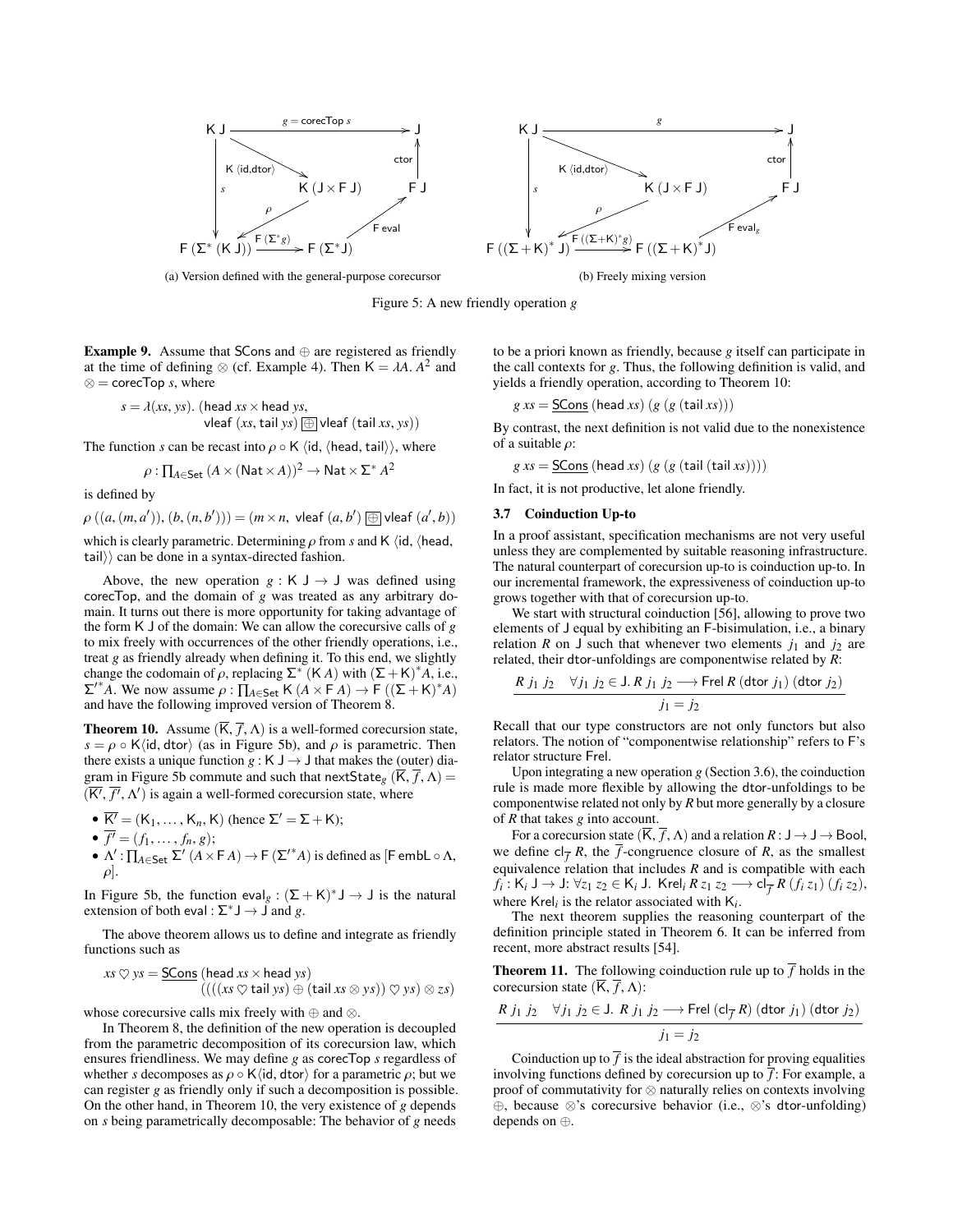<span id="page-9-2"></span>





# <span id="page-9-0"></span>4. Mixed Fixpoints

When we write fixpoint equations to define a function  $f$ , we often want to distinguish corecursive calls from calls that are sound for other reasons—for example, if they terminate. We model this situation abstractly by a function *s* :  $A \to \Sigma^*$  (F ( $\Sigma^*A$ ) +  $\Sigma^*A$ ). As usual, for each *a*, the shape of *s a* represents the calling context for f a, with the occurrences of the content items  $a'$  in  $s$  a representing calls to  $f \, a'$ . The new twist is that we now distinguish guarded calls (captured by the left-hand side of  $+)$  from possibly unguarded ones (the right-hand side of  $+)$ .

We want to define a function *f* with the behavior indicated by *s*, i.e., making the diagram in Figure [6b](#page-9-2) commute. In the diagram, + denotes the map function  $u + v : B + C \rightarrow D + E$  built from two functions  $u : B \to D$  and  $v : C \to E$ . In the absence of pervasive guards, we cannot employ the corecursors directly to define *f* . However, if we can show that the noncorecursive calls eventually lead to a corecursive call, we will be able to employ corecFlex. This precondition can be expressed in terms of a fixpoint equation. According to Figure [6a,](#page-9-2) the call to *g* (shown on the base arrow) happens only on the right-hand side of  $+$ , meaning that the intended corecursive calls are ignored when "computing" the fixpoint *g*. Our goal is to show that the remaining calls behave properly.

The functions reduce and eval that complete the diagrams of Figure [6](#page-9-2) are the expected ones:

• The elements of  $\Sigma^*$  (F ( $\Sigma^*$ A)) are formal-expression trees guarded on every path to the leaves, and so are the elements  $\sum^*$  (F ( $\sum^* A$ ) +  $\sum^* (\sum^* (F(\sum^* A))))$ , but with a more restricted shape; reduce embeds the latter in the former:

$$
\text{reduce} = \text{flat} \circ \Sigma^*[\text{vleaf},\text{flat}]
$$

where flat:  $\prod_{A \in \mathsf{Set}} \Sigma^* (\Sigma^* A) \to A$  is the standard join operation of the  $\Sigma^*$ -monad.

• eval<sub>(F<sub>-+)</sub> evaluates all the formal operations of  $\Sigma^*$ :</sub>

 $\mathsf{eval}_{\mathsf{L}(\mathsf{F}\_\mathsf{L}+\_\mathsf{L})} = \mathsf{eval} \circ \mathsf{\Sigma}^* \ [\mathsf{ctor} \circ \mathsf{F}\ \mathsf{eval}, \mathsf{eval}]$ 

**Theorem 12.** If there exists (a unique)  $g : A \to \Sigma^*$  (F  $(\Sigma^* A)$ ) such that the diagram in Figure [6a](#page-9-2) commutes, there exists (a unique)  $f : A \rightarrow J$  such that the diagram in Figure [6b](#page-9-2) commutes, namely, corecFlex *g*.

The theorem certifies the following procedure for making sense of a mixed fixpoint definition of a function *f* :

- 1. Separate the guarded and the unguarded calls (as shown in the codomain  $\Sigma^*$  (F ( $\Sigma^*A$ ) +  $\Sigma^*A$ ) of *s*).
- 2. Prove that the unguarded calls eventually terminate or lead to guarded calls (as witnessed by *g*).
- 3. Pass the unfolded guarded calls to the corecursor—i.e., take  $f =$  corecFlex *g*.

Example 13. The above procedure can be applied to define facC, primes : Nat  $\rightarrow$  Nat  $\rightarrow$  Stream, and cat : Nat  $\rightarrow$  Stream, while

avoiding the unsound nasty (Section [2.3\)](#page-2-1). A simple analysis reveals that the first self-call to primes is guarded while the second is not. We define  $g:$  Nat  $\times$  Nat  $\rightarrow$   $\Sigma^*$  (Nat  $\times$   $\Sigma^*$  (Nat  $\times$  Nat)) by

$$
g(m, n) = \text{if } (m = 0 \land n > 1) \lor \text{gcd } m \, n = 1
$$
  
then vleaf  $(n, \text{vleaf } (m \times n, n+1))$   
else  $g(m, n+1)$ 

 $e$ lse *g* (*m*, *n* + 1)<br>In essence, *g* behaves like the function *f* we want to define (here, primes), except that the guarded calls are left symbolic, whereas the unguarded calls are interpreted as actual calls to *g*. We can show that *g* is well defined by a standard termination argument. This characteristic equation of *g* is the commutativity of the diagram determined by *s* as in Figure [6a,](#page-9-2) where *s* : Nat  $\times$  Nat  $\rightarrow$   $\Sigma^*$  (Nat  $\times$  $\Sigma^*$  (Nat × Nat) +  $\Sigma^*$  (Nat × Nat)) is defined as follows:

$$
s(m, n) = \text{if } (m = 0 \land n > 1) \lor \text{gcd } m \, n = 1
$$
  
then vleaf (lnl (n, vleaf (m × n, n + 1)))  
else vleaf (lnr (vleaf (m, n + 1)))

else vleaf  $(\ln r \left( \text{vleaf}(m, n+1) \right))$ <br>where  $\ln \ln n$  are the left and right sum embeddings. Setting primes = corecFlex *g* yields the desired characteristic equation for primes after simplification (as illustrated in Example [4\)](#page-6-1).

The primes example has all unguarded calls in tail form, which makes the associated function *g* tail-recursive. This need not be the case, as shown by the cat example, whose unguarded calls occur under the friendly operation ⊕. However, we do require that the unguarded calls occur in contexts formed by friendly operations alone. This requirement guarantees that after unfolding all the unguarded calls, the resulting context that is to be handled corecursively is friendly. This precludes unsound definitions such as nasty.

# <span id="page-9-1"></span>5. Formalization

We formalized the metatheory of Sections [3](#page-4-0) and [4](#page-9-0) in Isabelle/HOL. The results have been proved in higher-order logic with Infinity, Choice, and a mechanism for defining types by exhibiting nonempty subsets of existing types. The logic is comparable to Zermelo set theory with Choice (ZC) but weaker than ZFC. The development would work for any class of functors that are relators (or closed under weak pullbacks), contain basic functors (identity, (co)products, etc.) and are closed under intersection and composition, and have initial algebras and final coalgebra that can be represented in higher-order logic. However, our Isabelle development focuses on a specific class: the bounded natural functors [\[60\]](#page-12-11).

The formalization consists of two parts: The *base* derives a corecursor up-to from a primitive corecursor; the *step* starts with a corecursor up-to and integrates an additional friendly operation.

The base part starts by axiomatizing a functor F and defines a codatatype with nesting through F: codatatype  $J = \text{ctor}(F J)$ . In general, J could depend on type variables, but this is an orthogonal concern. Then the formalization defines the free algebra over F and the basic corecursor seed  $\Lambda$  for initializing the state with ctor as friendly (Section [3.5\)](#page-7-3). It also needs to lift  $\Lambda$  to the free algebra, a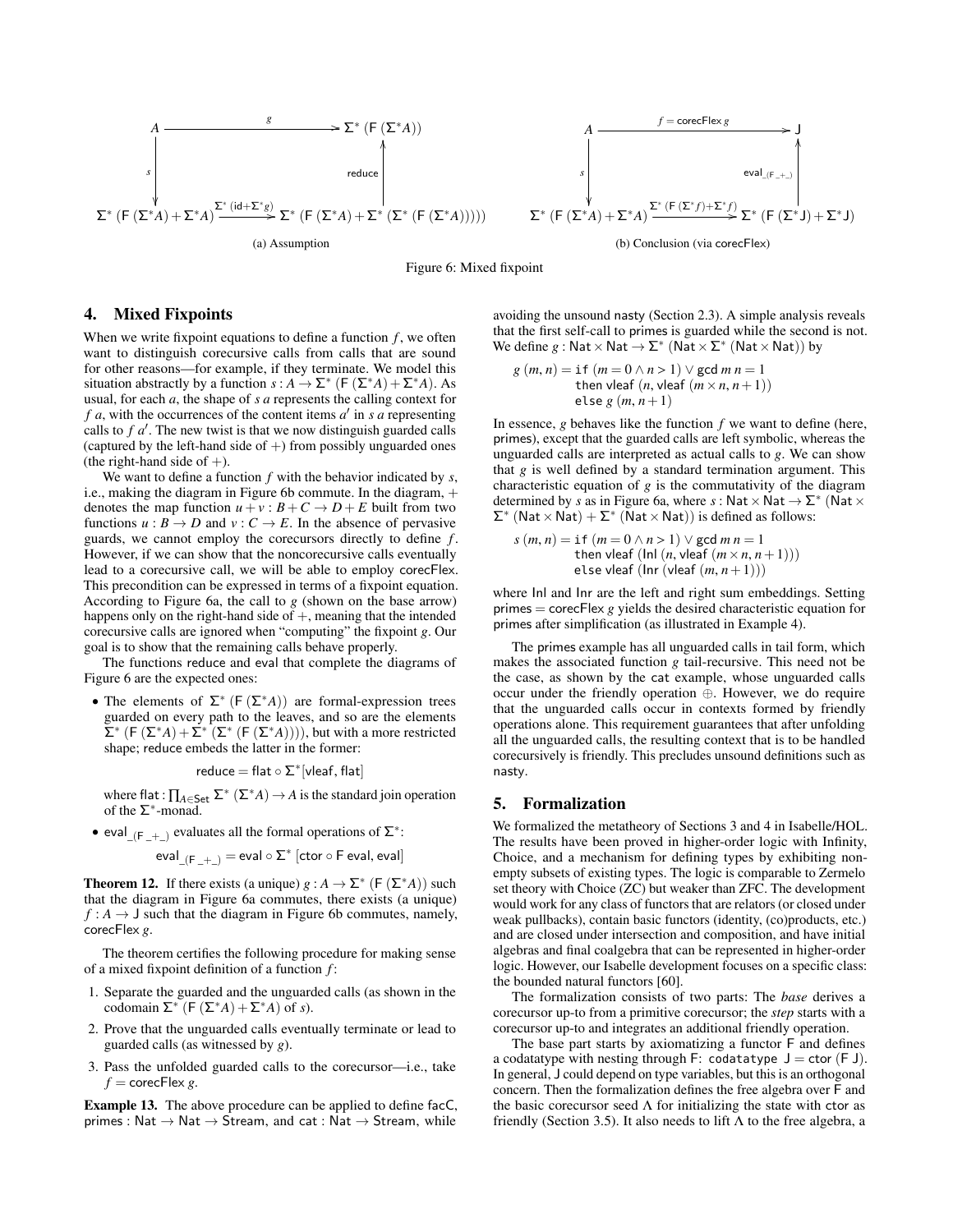technicality that was omitted in the presentation. Then it defines eval and other necessary structure (Section [3.3\)](#page-5-3). Finally, it introduces corecTop and corecFlex (Section [3.4\)](#page-6-3) and derives the corresponding coinduction principle (Section [3.7\)](#page-8-2).

From a high-level point of view, the step part has a somewhat similar structure to the base. It axiomatizes a domain functor K and a parametric function  $\rho$  associated with the new friendly operation *g* to integrate. Then it extends the signature to include K, defines the extended corecursor seed  $\Lambda'$ , and lifts  $\Lambda'$  to the free algebra. Next, it defines the parameterized eval<sub>g</sub> and other infrastructure (Section [3.6\)](#page-7-0). Finally, it introduces corecTop and corecFlex for the new state and derives the coinduction principle.

# <span id="page-10-1"></span>6. Prototype Implementation

The process of instantiating the metatheory to particular userspecified codatatypes is automated by a prototype tool. The user points to a particular codatatype [\[14\]](#page-11-7). The tool takes over and instantiates the generic corecursor to the indicated type, providing the concrete corecursion and mixed recursion–corecursion theorems. The stream and tree examples presented in Section [2](#page-1-0) have all been obtained with this tool. As a larger case study, we formalized all the examples from the extended version of Hinze and James's study [\[29\]](#page-12-26). The parametricity proof obligations were discharged by Isabelle's parametricity prover [\[31\]](#page-12-22). The mixed recursion–corecursion definitions were done using Isabelle's facility for defining terminating recursive functions [\[36\]](#page-12-19).

Our tool currently lacks syntactic sugar. It still requires some boilerplate from the user, namely the explic invocation of the corecursor and the parametricity prover. These are just a few extra lines of script per definition, and therefore the tool is also usable in the current form. Following the design of its primitive ancestor [\[14\]](#page-11-7), the envisioned user-friendly corec command will automate the following steps (cf. Example [5\)](#page-7-4):

- 1. Parse the user's corecursive specification of f and synthesize arguments to the current, most powerful corecursor.
- 2. Define f in terms of the corecursor.
- 3. Derive the original specification from the corecursor theorems.

Passing the friendly option to corec will additionally invoke the following procedure (cf. Example [9\)](#page-7-5):

- 4. Extract a polymorphic function  $\rho$  from the specification of f.
- 5. Automatically prove  $\rho$  parametric or pass the proof obligation to the user.
- 6. Derive the strengthened corecursor and its coinduction rule.

The corec command will be complemented by an additional command, tentatively called corec\_friendly, for registering arbitrary operations f (not necessarily defined using corec) as friendly. The command will ask the user to provide a corecursive specification of f as a lemma of the form  $f \overline{x} = \text{ctor} \dots$  and then perform steps 4 to 6. The corec command will become increasingly stronger as more operations are registered.

The following Isabelle-like theory fragment gives a flavor of the envisioned functionality from the user's point of view:

codatatype Stream  $A =$  SCons (head:  $A$ ) (tail: Stream  $A$ )

$$
corec (friendly) \oplus : Stream \rightarrow Stream \rightarrow Stream
$$

$$
xs \oplus ys = SCons (head xs + head ys) (tail xs \oplus tail ys)
$$

 $corec (friendly) \otimes : Stream \rightarrow Stream \rightarrow Stream$  $xs \otimes ys =$  SCons (head  $xs \times$  head *ys*) ((*xs* ⊗ tail *ys*) ⊕ (tail *xs* ⊗ *ys*))

```
lemma ⊕_commute: xs ⊕ ys = ys ⊕ xs
```
by (*coinduction arbitrary*: *xs ys rule*: *stream.coinduct*) *auto*

lemma ⊗*\_commute*: *xs* ⊗ *ys* = *ys* ⊗ *xs* proof (*coinduction arbitrary*: *xs ys rule*: *stream.coinduct\_upto*) case *Eq\_stream* thus *?case* unfolding *tail\_*⊗ by (*subst* ⊕*\_commute*) (*auto intro*: *stream.cl\_*⊕) qed

# <span id="page-10-0"></span>7. Related Work

There is a lot of relevant work, concerning both the metatheory and applications in proof assistants and similar systems. We referenced some of the most closely related work in the earlier sections. Here is an attempt at a more systematic overview.

*Category Theory.* The notions of corecursion and coinduction upto started with process algebra [\[55,](#page-12-30) [58\]](#page-12-13) before they were recast in the abstract language of category theory [\[9,](#page-11-12) [29,](#page-12-26) [33,](#page-12-25) [35,](#page-12-31) [46,](#page-12-27) [54,](#page-12-29) [61\]](#page-12-24). Our approach owes a lot to this theoretical work, and indeed formalizes some state-of-the-art category theoretical results on corecursion and coinduction up-to [\[46,](#page-12-27) [54\]](#page-12-29). Besides adapting existing results to higher-order logic within an incremental corecursor cycle, we have extended the state of the art with a sound mechanism for mixing recursion with corecursion up-to.

Category theory provides an impressive body of abstract results that can be applied to solve concrete problems elegantly. Proof assistants have a lot to benefit from category theory, as we hope to have demonstrated with this paper. There has been prior work on integrating coinduction up-to techniques from category theory into these tools. Hensel and Jacobs [\[26\]](#page-12-23) illustrated the categorical approach to (co)datatypes in PVS via axiomatic declarations of various flavors of trees with (co)recursors and proof principles. Popescu and Gunter proposed incremental coinduction for a deeply embedded proof system in Isabelle/HOL [\[51\]](#page-12-32). Hur et al. [\[32\]](#page-12-33) extended Winskel's [\[64\]](#page-12-34) and Moss's [\[47\]](#page-12-35) parameterized coinduction and studied applications to Agda, Coq, and Isabelle/HOL. Endrullis et al. [\[25\]](#page-12-36) developed a method to perform up-to coinduction in Coq inspired by behavioral logic [\[53\]](#page-12-37). To our knowledge, no prior work has realized corecursion up-to in a proof assistant.

*Ordered Structures and Convergence.* A number of approaches to define functions on infinite types are based on domain theory, or more generally on ordered structures and notions of convergence, including Matthews [\[45\]](#page-12-38), Di Gianantonio and Miculan [\[23\]](#page-12-18), Huffman [\[30\]](#page-12-39), and Lochbihler and Hölzl [\[44\]](#page-12-12). These do not capture total programming or productivity; instead, the user must switch to a richer universe of domains and continuous computations.

Strictly speaking, our approach does not guarantee productivity either. This is an inherent limitation of the semantic (shallow embedded) approach in HOL systems, which do not specify a computational model (unlike Agda and Coq). Productivity can be argued informally by inspecting the characteristic corecursion equations.

*Syntactic Criteria.* Proof assistants based on type theory include checkers for termination of recursion functions and productivity of corecursive functions. These checkers are part of the system's trusted code base; bugs can lead to inconsistencies, as we saw for Agda [\[59\]](#page-12-40) and Coq  $[22]$ .<sup>[1](#page-10-2)</sup> For users, built-in syntactic criteria are inflexible, due to their inability to evolve by incorporating semantic information; for example, Coq allows more than one constructor to appear as guards but is otherwise limited to primitive corecursion.

<span id="page-10-2"></span><sup>&</sup>lt;sup>1</sup> In all fairness, we should mention that critical bugs were also found in the primitive definitional mechanism of our proof assistant of choice [\[38,](#page-12-42) [39\]](#page-12-43). Our point is not that brand B is superior to brand A, but rather that it is generally desirable to minimize the amount of trusted code.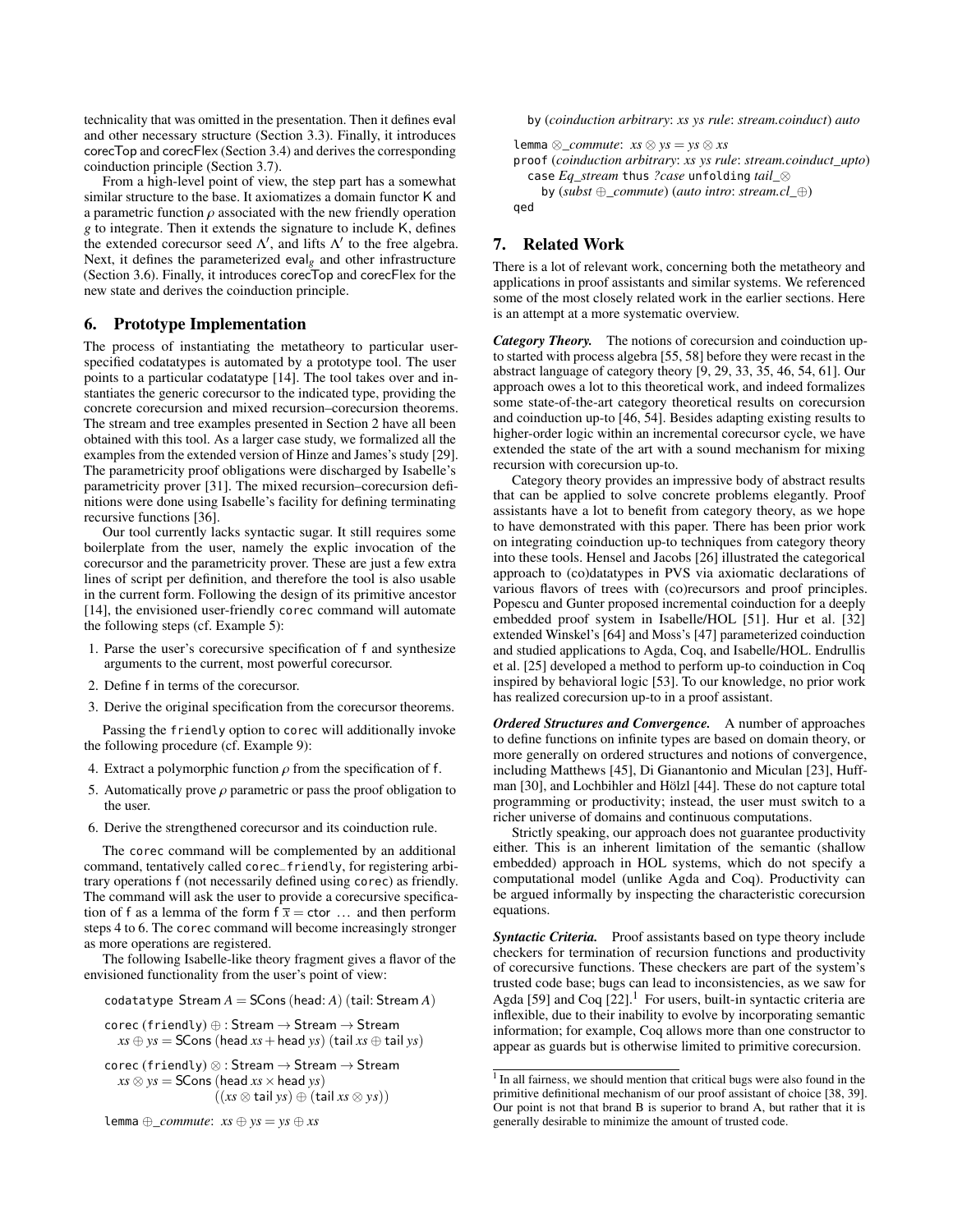To the best of our knowledge, the only deployed system that explicitly supports mixed recursive–corecursive definitions is Dafny. Leino and Moskal's paper [\[40\]](#page-12-10) triggered our interest in the topic. However, a naive reading of the paper suggests that the inconsistent nasty example from Section [2.3](#page-2-1) is allowed, as was the case with earlier versions of Dafny. Newer versions reject not only nasty but also the legitimate cat function from the same subsection.

**Type Systems.** A more flexible alternative to syntactic criteria is to have users annotate the functions' types with information that controls termination and productivity. Approaches in these category include fair reactive programming [\[19,](#page-12-44) [24,](#page-12-45) [37\]](#page-12-46), clock variables [\[8,](#page-11-1) [20\]](#page-12-15), and sized types [\[2\]](#page-11-9). Sized types are implemented in MiniAgda [\[3\]](#page-11-14) and in newer versions of Agda, in conjunction with a destructor-oriented (copattern) syntax for corecursion [\[5\]](#page-11-10). These approaches, often featuring a blend of type systems and notions of convergence, achieve a higher modularity and trustworthiness, by moving away from purely syntactic criteria and toward semantic properties. By carefully tracking sizes and timers, they allow for more general corecursive call contexts than friendliness; for example, given suitable annotations, everyOther can participate in certain corecursive call contexts.

Our criterion captures a "1–1" contract: A friendly function can destroy *one* constructor to produce at least *one* constructor. The function double mapping the stream  $a_1, a_2, \ldots$  to  $a_1, a_1$ ,  $a_2, a_2, \ldots$  is friendly, but it would be more precisely described by a 1–2 contract. The function everyOther mapping  $a_1, a_2, a_3$ ,  $a_4, \ldots$  to  $a_1, a_3, \ldots$  is not friendly; it would require a 2–1 contract. And although everyOther ◦ double satisfies a 1–1 contract  $(2-1 \circ 1-2 = 1-1)$ , our corec command must reject the definition zeros =  $S\text{Cons } 0$  (everyOther (double zeros)) because the unfriendly function everyOther appears in the call context.

In exchange for their flexibility, clock variables and sized types require extending the type system and burden the types. The general contracts must be specified by the user and complicate the up-to corecursion principle; the contract arithmetic would have to be captured in the principle, giving rise to new proof obligations. By contrast, friendly functions can be freely combined. This is the main reason why we claim it is a "sweet spot."

There is a prospect of embedding our lighter approach into such heavier but more precise frameworks. Our friendly operations possibly form the maximal class of context functions requiring no annotations (in general), amounting to a lightweight subsystem of Krishnaswami and Benton's type system [\[37\]](#page-12-46).

# 8. Conclusion

We presented a formalized framework for deriving rich corecursors that can be used to define total functions producing codatatypes. The corecursors gain in expressiveness with each new corecursive function definition that satisfies a semantic criterion. They constitute a significant improvement over the state of the art in the world of proof assistants based on higher-order logic, including HOL4, HOL Light, Isabelle/HOL, and PVS. Trustworthiness is attained at the cost of elaborate constructions. Coinduction being somewhat counterintuitive, we argue that these safeguards are well worth the effort. As future work, we want to transform our prototype tool into a solid implementation inside Isabelle/HOL.

Although we advocate the foundational approach, many ideas equally apply to systems with built-in codatatypes and corecursion. One could imagine extending the productivity check of Coq to allow corecursion under friendly operations, linking a syntactic criterion to a semantic property, as a lightweight alternative to clock variables and sized types. The emerging infrastructure for parametricity in Coq [\[12,](#page-11-15) [34\]](#page-12-47) would likely be a useful building block.

*Acknowledgment.* Tobias Nipkow made this work possible. Stefan Milius guided us through his highly relevant work on abstract GSOS rules. Aymeric Bouzy constructed the example featured at the end of Section [3.3,](#page-5-3) which led us to enrich the framework with the cleaf injection. Andreas Abel and Rustan Leino discussed their tools and shared their paper drafts and examples with us. Mark Summerfield suggested many textual improvements. Reviewers provided very useful comments, suggested improvements of the presentation, and found technical typos. Blanchette was partially supported by the Deutsche Forschungsgemeinschaft (DFG) project Hardening the Hammer (grant NI 491/14-1). Popescu was partially supported by the DFG project Security Type Systems and Deduction (grant NI 491/13-2) as part of the program Reliably Secure Software Systems  $(RS<sup>3</sup>$ , priority program 1496). Traytel was supported by the DFG program Program and Model Analysis (PUMA, doctorate program 1480). The authors are listed alphabetically.

# References

- <span id="page-11-0"></span>[1] M. Abbott, T. Altenkirch, and N. Ghani. Containers: Constructing strictly positive types. *Theor. Comput. Sci.*, 342(1):3–27, 2005.
- <span id="page-11-9"></span>[2] A. Abel. Termination checking with types. *RAIRO—Theor. Inf. Appl.*, 38(4):277–319, 2004.
- <span id="page-11-14"></span>[3] A. Abel. MiniAgda: Integrating sized and dependent types. In A. Bove, E. Komendantskaya, and M. Niqui, eds., *PAR 2010*, vol. 43 of *EPTCS*, pp. 14–28, 2010.
- <span id="page-11-5"></span>[4] A. Abel. Re: [Coq-Club] Propositional extensionality is inconsistent in Coq, 2013. Archived at [https://sympa.inria.fr/sympa/arc/](https://sympa.inria.fr/sympa/arc/coq-club/2013-12/msg00147.html) [coq-club/2013-12/msg00147.html](https://sympa.inria.fr/sympa/arc/coq-club/2013-12/msg00147.html).
- <span id="page-11-10"></span>[5] A. Abel and B. Pientka. Wellfounded recursion with copatterns: A unified approach to termination and productivity. In G. Morrisett and T. Uustalu, eds., *ICFP '13*, pp. 185–196. ACM, 2013.
- <span id="page-11-11"></span>[6] A. Abel, B. Pientka, D. Thibodeau, and A. Setzer. Copatterns: Programming infinite structures by observations. In R. Giacobazzi and R. Cousot, eds., *POPL 2013*, pp. 27–38, 2013.
- <span id="page-11-4"></span>[7] A. Asperti, W. Ricciotti, C. S. Coen, and E. Tassi. The Matita interactive theorem prover. In N. Bjørner and V. Sofronie-Stokkermans, eds., *CADE-23*, vol. 6803 of *LNCS*, pp. 64–69. Springer, 2011.
- <span id="page-11-1"></span>[8] R. Atkey and C. McBride. Productive coprogramming with guarded recursion. In G. Morrisett and T. Uustalu, eds., *ICFP '13*, pp. 197–208. ACM, 2013.
- <span id="page-11-12"></span>[9] F. Bartels. Generalised coinduction. *Math. Struct. Comp. Sci.*, 13(2):321–348, 2003.
- <span id="page-11-13"></span>[10] F. Bartels. *On Generalised Coinduction and Probabilistic Specification Formats: Distributive Laws in Coalgebraic Modelling*. Ph.D. thesis, Vrije Universiteit Amsterdam, 2004.
- <span id="page-11-2"></span>[11] N. Benton. The proof assistant as an integrated development environment. In C.-c. Shan, ed., *APLAS 2013*, vol. 8301 of *LNCS*, pp. 307–314. Springer, 2013.
- <span id="page-11-15"></span>[12] J.-P. Bernardy, P. Jansson, and R. Paterson. Proofs for free: Parametricity for dependent types. *J. Funct. Program.*, 22(2):107–152, 2012.
- <span id="page-11-3"></span>[13] Y. Bertot and P. Castéran. *Interactive Theorem Proving and Program Development—Coq'Art: The Calculus of Inductive Constructions*. Texts in Theoretical Computer Science. Springer, 2004.
- <span id="page-11-7"></span>[14] J. C. Blanchette, J. Hölzl, A. Lochbihler, L. Panny, A. Popescu, and D. Traytel. Truly modular (co)datatypes for Isabelle/HOL. In G. Klein and R. Gamboa, eds., *ITP 2014*, vol. 8558 of *LNCS*, pp. 93–110. Springer, 2014.
- <span id="page-11-8"></span>[15] J. C. Blanchette, A. Popescu, and D. Traytel. Unified classical logic completeness: A coinductive pearl. In S. Demri, D. Kapur, and C. Weidenbach, eds., *IJCAR 2014*, vol. 8562 of *LNCS*, pp. 46–60. Springer, 2014.
- <span id="page-11-6"></span>[16] J. C. Blanchette, A. Popescu, and D. Traytel. Formalization associated with this paper. <https://github.com/dtraytel/fouco>, 2015.